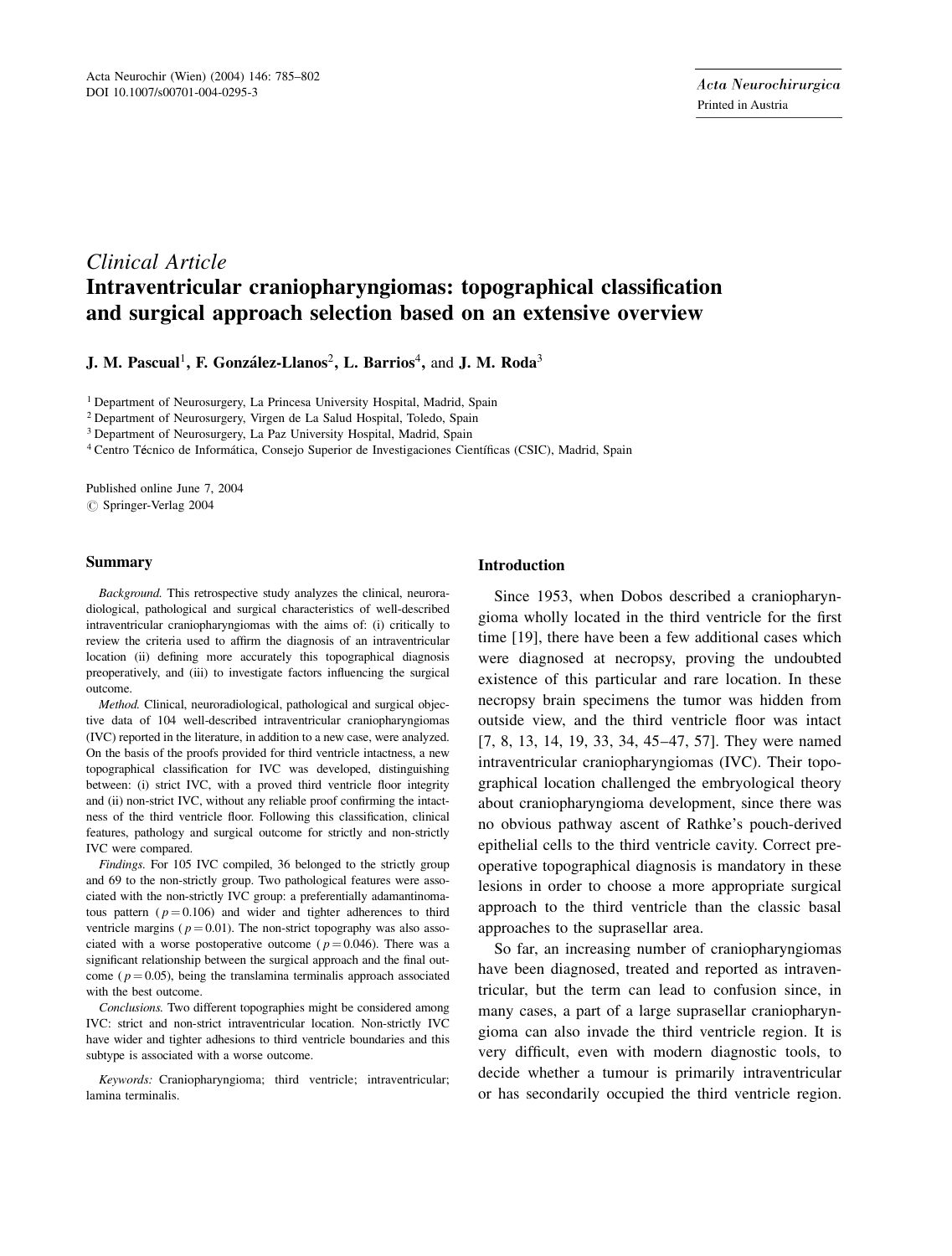Historically, many of the reported IVC belong to the pre-MRI era and the diagnostic proofs given for their intraventricular location do not also reliably confirm the intactness of the third ventricle. In fact, in some cases, the topographical misdiagnosis of the craniopharyngioma has lead to a mistaken surgical approach being taken [7, 18, 22, 29, 32, 36, 44, 49, 70, 73, 74]. In these cases the tumour was either erroneously considered as primarily intraventricular, when it was suprasellar, or it was considered as suprasellar with secondary involvement of the third ventricle, when it was actually purely intraventricular. Some of these misdiagnoses were even made with MR images [22, 32, 36, 73].

Our interest in this subject began in 1997, with the treatment of a craniopharyngioma which was originally diagnosed as suprasellar and, consequently, approached via a pterional route. However, we could not find the tumour at the suprasellar level because it was wholly intraventricular. An extensive retrospective review of well-described IVC was then undertaken with the aim of: (i) analyzing the criteria used to affirm the diagnosis of an intraventricular location; (ii) classifying these data according to their reliability. Then a comparison of the main demographical, clinical, neuroradiological, histological and surgical features was carried out between those IVC which provided proof of third ventricle intactness and those which did not clearly prove an intraventricular location. We must remark that the welldescribed IVC cases have been reported for a long period of time and we are concerned for the subjectivity and incompleteness of the data recorded in many of the articles analyzed in this extensive review. However we think that to gather all the information on IVC's topography provided by the literature might be the most useful way to help make a correct diagnosis and decide the appro-

Grade of reliability Definition

priate surgical approach to these lesions. This is the main objective of the present study.

#### Materials and methods

#### Topographical classification hypothesis

Intraventricular craniopharyngioma should be considered to be just those tumours located exclusively within the third ventricle. This restrictive definition sharply separates this kind of tumour from those that arise in the suprasellar region and have secondarily occupied the third ventricle cavity [2, 11, 31]. The main problem with the term intraventricular is that by the time of diagnosis, most craniopharyngiomas are quite large and have expanded into the third ventricle area, so that clearly differentiating the anatomical relationships between the tumour and the third ventricle margins, which are extremely thin, is usually not possible, even with the use of MRI [51, 73]. Once those suprasellar tumours secondarily involving the third ventricle cavity have been excluded from the term intraventricular, one should differentiate between those few cases in which all the third ventricle margins, including the floor, are completely intact, and the remaining cases (the majority), in which third ventricle floor integrity can not be demonstrated. For the first case, we employed the term strictly intraventricular craniopharyngioma and for the second, non-strictly intraventricular craniopharyngioma.

Following these concepts, diagnostic proof, evidenced by illustrations or surgical descriptions in the reported well-detailed IVC [4–8, 13–15, 18, 19, 21–23, 25–27, 29, 30, 33–38, 40, 42–45, 47–50, 52, 53, 57, 58, 61, 62, 64, 65, 67–70, 73, 74], were meticulously evaluated with an aim to assessing the integrity of the third ventricle floor. On the basis of the diagnostic evidence provided by the different studies a topographical classification was elaborated and the tumours were grouped as strictly or non-strictly intraventricular (Table 1). Thus, grade I, II and III corresponded to cases in which an intact third ventricle floor had been demonstrated by different diagnostic methods (with a decreasing grade of reliability) and were assigned to the strictly IVC category. By contrast, grade IV and grade V corresponded to those cases in whom diagnostic tools had not been able to demonstrate third ventricle floor integrity, so they were assigned to the non-strictly IVC category.

#### Description of variables included in the study

Descriptive characteristics of well-described IVC found in an extensive Index Medicus and computer-assisted Medline searches are exposed in Table 2. Variables recorded in our study include demographic (age

Table 1. Grade of diagnostic reliability score system used to classify an intraventricular craniopharyngioma as a strictly or non-strictly intraventricularly located case on the basis of the proof provided by the different diagnostic tools

| Grauc or remaining | Pummu                                                                                                                                                                                                                                                                                                     |
|--------------------|-----------------------------------------------------------------------------------------------------------------------------------------------------------------------------------------------------------------------------------------------------------------------------------------------------------|
|                    | an intact third ventricle floor can be seen in a necropsy specimen or in the preoperative MRI scans.                                                                                                                                                                                                      |
| П                  | an intact third ventricle floor can be seen both in sagittal and coronal postoperative MRI after total surgical excision.                                                                                                                                                                                 |
| Ш                  | an intact third ventricle floor is observed and reported by the surgeon after total tumour removal.                                                                                                                                                                                                       |
| IV                 | either an intact pituitary stalk and/or a patent chiasmatic cistern that is visible on preoperative MRI but without<br>identifying the integrity of the third ventricle floor or surgical description of a tumoural mass restricted to the third<br>ventricle but with a disrupted third ventricle floor. |
| V                  | tumour mainly restricted to the third ventricle but with extension into the chiasmatic cistern was assessed either on<br>preoperative coronal CT scans or by the air/metrizamide suprasellar occupation observed on preoperative pneumo-<br>encephalography/ventriculography.                             |
| Vh                 | necropsy study proving a tumoural mass within the third ventricle but without integrity of the third ventricle floor.                                                                                                                                                                                     |

Grades I, II and III correspond, hierarchically, to a proven strictly intraventricular location (strictly intraventricular craniopharyngioma) and Grades IV and V to an unproven strictly intraventricular location (non-strictly intraventricular craniopharyngioma).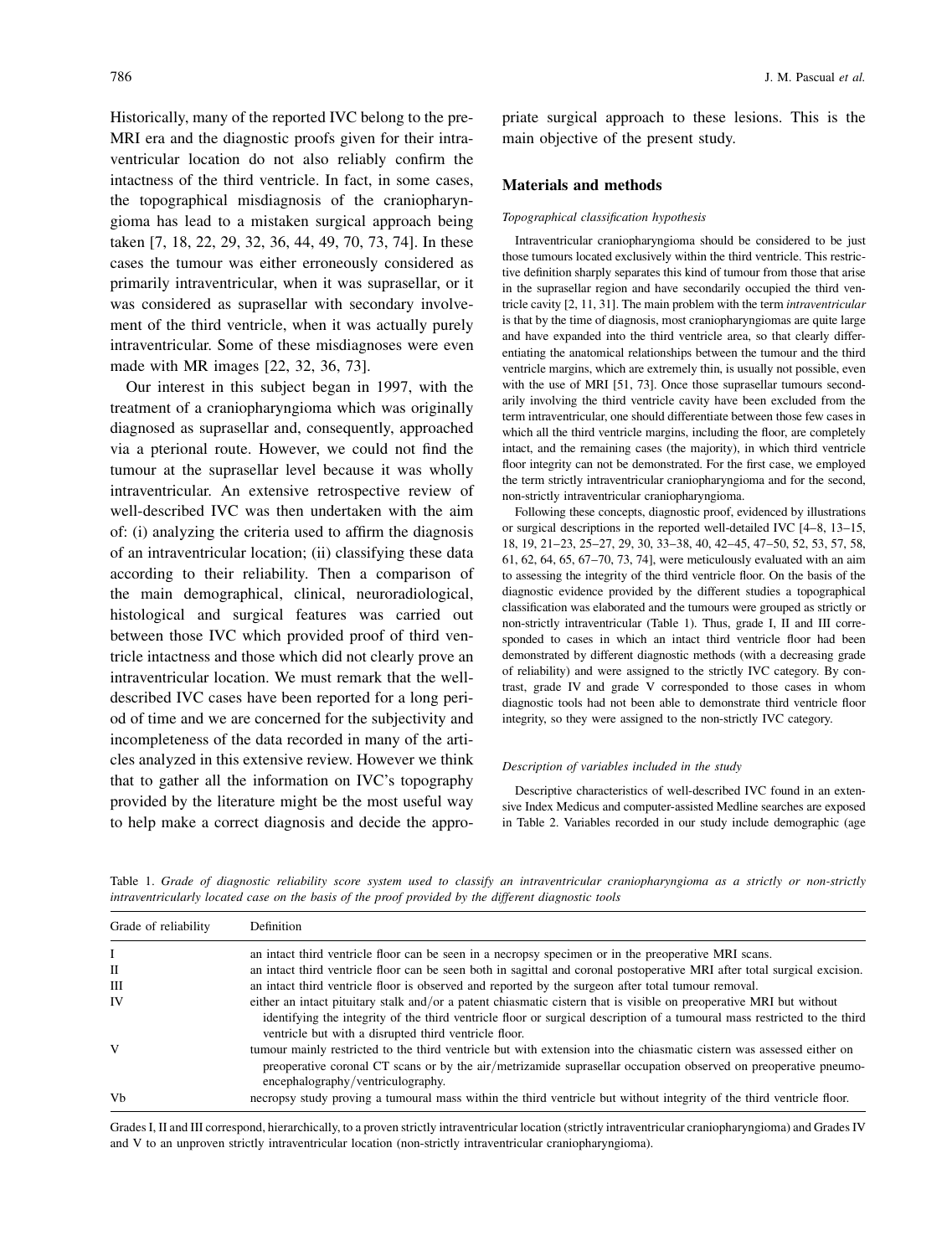|                           | Table 2. Characteristics of well-described cases of intraventricular craniopharyngioma (IVC) reported in the literature |      |                                             |                                    |                                               |                       |                                |                       |                      |                                             |
|---------------------------|-------------------------------------------------------------------------------------------------------------------------|------|---------------------------------------------|------------------------------------|-----------------------------------------------|-----------------------|--------------------------------|-----------------------|----------------------|---------------------------------------------|
| Σó.                       | Author (ref.)                                                                                                           | Year | Sex-age                                     | Clinical history                   | Histological<br>type                          | Diagnosis methodology | Surgical route                 | of excision<br>Extent | Outcome <sup>a</sup> | Type of IVC and grade<br>of reliability $b$ |
|                           | Dobos et al. [19]                                                                                                       | 1953 | 53<br>≍                                     | >.<br>P, M, G,<br>P.<br>S<br>H,    | papillary                                     | necropsy              | FTV                            | partial               | death $(2w)$         | strict I                                    |
|                           | Cashion [14]                                                                                                            | 1962 | $\ddot{t}$<br>$\overline{\phantom{a}}$<br>Σ | α α<br>H.                          | papillary                                     | recropsy              | not operated                   |                       | $\text{44}$ (1y)     | strict I                                    |
| $\omega$                  | Pecker et al. [49]                                                                                                      | 1966 | 43<br>$\overline{M}$ .                      | M, V, E.<br>H,                     |                                               | air-encephalogr.      | È                              |                       | death (1m)           | ⋗<br>non-strict                             |
| 4                         |                                                                                                                         |      | $\mathbf{M}-29$                             | 뵤                                  |                                               | ventriculography      | FTV                            |                       | good                 | non-strict V                                |
| S                         |                                                                                                                         |      | $-38$<br>$\mathbf{L}$                       |                                    |                                               | ventriculography      | FTV                            |                       | death (11d)          | non-strict V                                |
| $\circ$                   |                                                                                                                         |      | $-32$<br>$\mathbb{L}$                       | $\rm V.E.$ P. M.<br>H. B.<br>H. S. |                                               | air-encephalogr.      | FTV                            |                       | death (5d)           | non-strict V                                |
| ↽                         |                                                                                                                         |      | $-53$<br>$\mathbb{L}$                       | M, E.                              | papillary<br>$\epsilon$                       | air-encephalogr.      | FTV                            | partial               | death (5d)           | non-strict V                                |
| $^{\circ}$                |                                                                                                                         |      | $-59$<br>$\mathbb{L}$                       | P, G.<br>$H$ $S$ , $H$ $S$ , $\,$  | $\overline{a}$                                | ventric + necropsy    | PC                             | total                 | death (3d)           | non-strict $V$                              |
| $\circ$                   |                                                                                                                         |      | $M - 12$                                    | Ħ                                  | $\operatorname{adamant.}^*$<br>$\overline{a}$ | ventric + necropsy    | Ľ                              | total                 | death (2m)           | non-strict V                                |
| ⊇                         |                                                                                                                         |      | $M - 44$                                    | V, E.<br>H, M,                     |                                               | air-encephalogr.      | FTV                            |                       | fair $(1y)$          | non-strict V                                |
|                           |                                                                                                                         |      | $-43$<br>$\geq$                             | $\boldsymbol{\omega}$              |                                               | ventriculography      | FTV                            |                       | good(2y)             | non-strict $V$                              |
| $\overline{\mathfrak{c}}$ |                                                                                                                         |      | ${\rm F}$ – $37$                            | р<br>С. Е.                         |                                               | air-encephalogr.      | FTV                            |                       | good (6y)            | non-strict V                                |
| $\mathbf{r}$              | Van den Bergh et al. [70]                                                                                               | 1970 | $M - 1$                                     | M ということ M とははは                     | adamant                                       | ventric + necropsy    | FTV                            | subtotal              | death (5w)           | non-strict Vb                               |
| $\overline{4}$            |                                                                                                                         |      | $-27$<br>$\mathbf{L}$                       | ங்ங்                               | papillary                                     | ventriculography      | FTV                            | subtotal              | good                 | non-strict ${\bf V}$                        |
| $\overline{15}$           |                                                                                                                         |      | $-31$<br>$\mathbf{L}$                       |                                    | adamant.                                      | ventric + necropsy    | FTV                            | subtotal              | death (6w)           | non-strict Vb                               |
| $\overline{16}$           |                                                                                                                         |      | $-6$<br>$\mathbb{L}$                        |                                    | adamant.                                      | ventriculography      | EY                             | subtotal              | good                 | non-strict ${\bf V}$                        |
| $\overline{a}$            | Cashion et al. [15]                                                                                                     | 1971 | $M - 46$                                    | H.                                 | papillary                                     | recropsy              | not operated                   |                       | death                | strict I                                    |
| $\overline{18}$           |                                                                                                                         |      | $M -$                                       | S<br>H,                            | adamant.                                      | necropsy              | biopsy                         |                       | death                | strict I                                    |
| $\overline{19}$           | Long et al. [38]                                                                                                        | 1973 | $\sim$                                      | 보                                  |                                               | air-encephalogr.      | FTV                            | total                 | death (1w)           | non-strict V                                |
| $\overline{c}$            |                                                                                                                         |      | $\sim$                                      | 보                                  |                                               | air-encephalogr.      | FTV                            | total                 | death $(1w)$         | non-strict V                                |
| $\overline{21}$           |                                                                                                                         |      | $\sim$                                      | 보                                  |                                               | air-encephalogr.      | PC                             | total                 | death                | non-strict ${\rm V}$                        |
| 22                        |                                                                                                                         |      | $\bar{\bar{1}}$<br>$\sim$                   | 노                                  |                                               | air-encephalogr.      | FC                             | total                 | ? (survive)          | non-strict ${\rm V}$                        |
| 23                        | Northfield [47                                                                                                          | 1973 | 45<br>$\mathbb{L}$                          | G, V, E.<br>P, S,                  |                                               | necropsy              | not operated                   |                       | death                | strict I                                    |
|                           | Bollati et al. [7]                                                                                                      | 1974 | $M - 30$                                    | P.G.<br>ង់សំសំ<br>អំដើម្បី         | adamant.                                      | necropsy              | FTV                            | subtotal              | death (1m)           | strict I                                    |
| 25                        | Rush et al. [52]                                                                                                        | 1975 | $-48$<br>$\geq$                             | P, M.                              | papillary                                     | air-encephalogr.      | FTV                            | partial               | fair                 | non-strict V                                |
| 26                        | gnelzi et al. [25]                                                                                                      | 1976 | 5<br>$\bar{1}$<br>$\sum$                    | щi<br><sup>&gt;</sup><br>P, M,     |                                               | airenceph + necropsy  | biopsy + subfrontal            | subtotal              | death                | non-strict Vb                               |
|                           | Namba et al. [45]                                                                                                       | 1977 | $M - 47$                                    | $\mathbf{r}$                       | papillary                                     | necropsy              | FTV                            | partial               | (2m)<br>death        | strict I                                    |
| 278                       | King [29]                                                                                                               | 1979 | $-68$<br>$\mathbb{L}$                       | $\triangleright$<br>S, M,          | papillary                                     | air-encephalogr.      | E                              | subtotal              | $_{\rm good}$        | non-strict V                                |
|                           |                                                                                                                         |      | $-10$<br>Σ                                  | ம் மி                              | adamant                                       | air-encephalogr.      | EЦ                             | subtotal              | fair                 | non-strict V                                |
| 30                        |                                                                                                                         |      | $-47$<br>$\geq$                             |                                    | adamant                                       | air-encephal + CT     | E                              | subtotal              | fair                 | non-strict ${\rm V}$                        |
| 33.3                      | Asari et al. [4]                                                                                                        | 1980 | 53<br>$\geq$                                | てい<br>トレア<br>エコエスト                 | adamant                                       | $\overline{5}$        | $\Gamma$                       | partial               | death (4m)           | non-strict ${\bf V}$                        |
|                           | Kubota et al. [33]                                                                                                      | 1980 | 30<br>Σ                                     |                                    | papillary                                     | $CT + necessary$      | È                              | partial               | death                | strict I                                    |
|                           | Mori et al. [44]                                                                                                        | 1980 | ż<br>$\bar{1}$<br>$\geq$                    | $M,$ ${\rm V}$                     |                                               | $\overline{5}$        | Ľ                              | subtotal              |                      | non-strict V                                |
| $\mathcal{L}$             |                                                                                                                         |      | $\equiv$<br>$\bar{1}$<br>$\geq$             | HHH<br>HHH                         |                                               | ventriculography      | ПT                             | partial               |                      | non-strict V                                |
| 36                        | Papo et al. [48]                                                                                                        | 1980 | $\overline{\phantom{a}}$<br>$\geq$          | M, G, V.                           | papillary                                     | 5                     | FTV                            | total                 | poor                 | strict III                                  |
|                           |                                                                                                                         |      | $-49$<br>$\mathbf{z}$                       | M, G.                              | papillary                                     | $CT + necessary$      | ETV                            | total                 | (19d)<br>death       | strict I                                    |
| 37                        | Goldstein et al. [23]                                                                                                   | 1983 | $-57$<br>$\mathbf{L}$                       | H                                  | papillary                                     | $\overline{C}$        | E                              | subtotal              | good                 | non-strict V                                |
| 38                        | Matthews et al. [42]                                                                                                    | 1983 | $-65$<br>$\mathbb{L}$                       | P, S.                              | papillary                                     | 5                     | FTV                            | total                 | fair                 | non-strict V                                |
| 39                        | Chin et al. [15]                                                                                                        | 1983 | $-57$<br>- 33<br>$\mathbf{L}$               | H.                                 | papillary                                     | $\overline{C}$        | $\sum_{\tau \in \mathbb{R}^n}$ | partial               | moderate             | non-strict $V$                              |
| $\theta$                  | Solé Llenas et al. [62]                                                                                                 | 1983 | $\mathbf{L}$                                | P.<br>H, S,                        | mixed                                         | $CT + necessary$      |                                | total                 | death                | non-strict ${\bf V}$                        |

Intraventricular craniopharyngiomas overview 787

 $(continued)$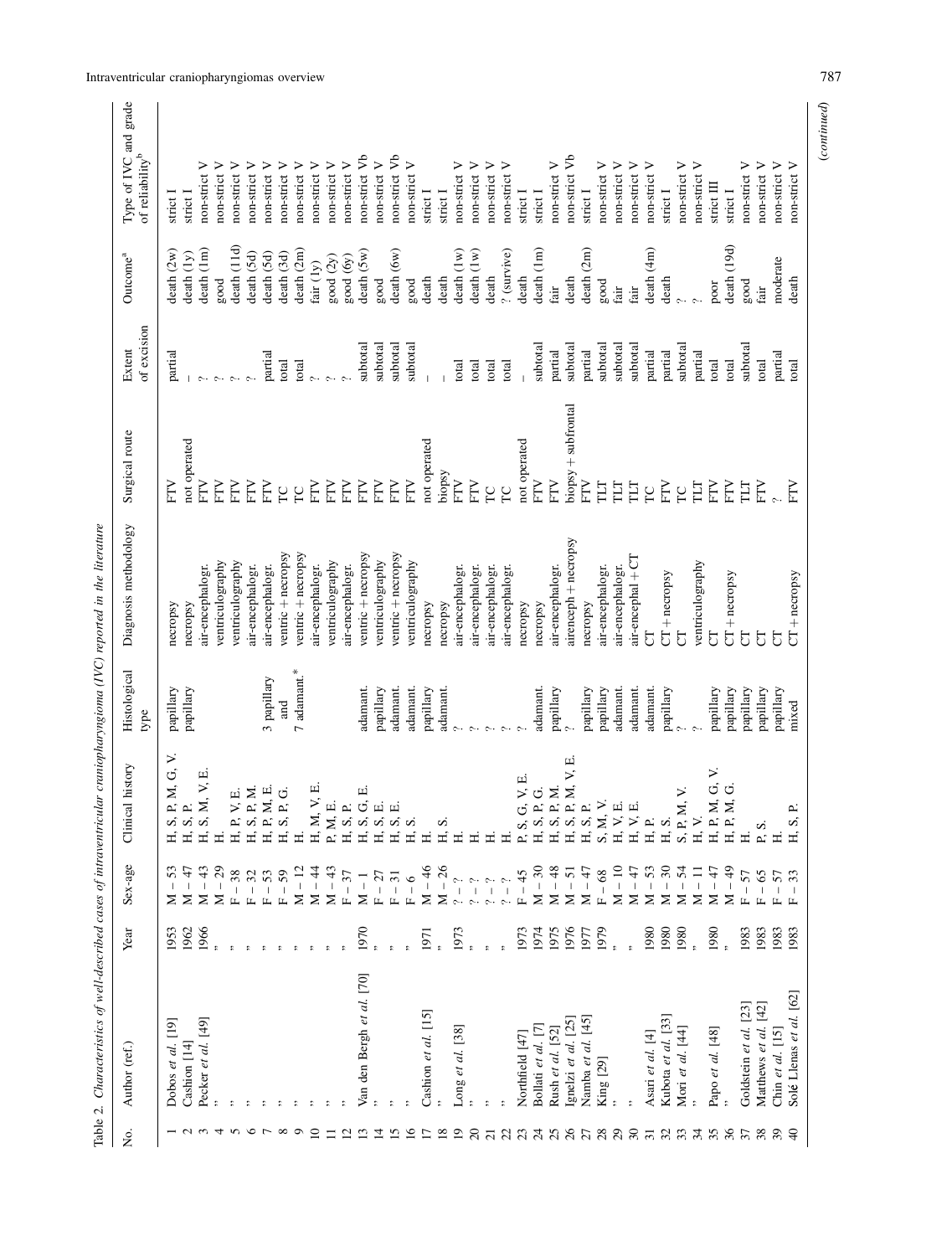|                | Table 2 (continued)    |                      |                                                                                                                                                                                                                                                                                                                                                    |                                                                                                                                                                                                                                                                                |                      |                       |                                   |                       |                      |                                             |
|----------------|------------------------|----------------------|----------------------------------------------------------------------------------------------------------------------------------------------------------------------------------------------------------------------------------------------------------------------------------------------------------------------------------------------------|--------------------------------------------------------------------------------------------------------------------------------------------------------------------------------------------------------------------------------------------------------------------------------|----------------------|-----------------------|-----------------------------------|-----------------------|----------------------|---------------------------------------------|
| Σó.            | Author (ref.)          | Year                 | Sex-age                                                                                                                                                                                                                                                                                                                                            | d history<br>Clinical                                                                                                                                                                                                                                                          | Histological<br>type | Diagnosis methodology | Surgical route                    | of excision<br>Extent | Outcome <sup>a</sup> | Type of IVC and grade<br>of reliability $b$ |
| $\frac{1}{4}$  | Schmidt et al. [57]    | 1984                 |                                                                                                                                                                                                                                                                                                                                                    |                                                                                                                                                                                                                                                                                | mixed                | necropsy              | not operated                      |                       | death                | strict I                                    |
| $\overline{4}$ | Baudrillard et al. [5] | 1984                 |                                                                                                                                                                                                                                                                                                                                                    |                                                                                                                                                                                                                                                                                |                      | 5                     | FTV                               | total                 | moderate             | non-strict V                                |
| 43             |                        |                      |                                                                                                                                                                                                                                                                                                                                                    |                                                                                                                                                                                                                                                                                |                      | 5                     | FTV                               | partial               | $_{\rm good}$        | non-strict V                                |
| $\ddot{4}$     | Suzuki et al. [64]     | 1984                 |                                                                                                                                                                                                                                                                                                                                                    |                                                                                                                                                                                                                                                                                |                      | 5                     | ГLI                               | total                 | moderate             | non-strict $V$                              |
| 45             | Bose et al. [8]        | 1985                 |                                                                                                                                                                                                                                                                                                                                                    |                                                                                                                                                                                                                                                                                | mixed                | $CT + necropsy$       | $\sum_{i=1}^{n}$                  | subtotal              | $_{\rm good}$        | strict I                                    |
| 46             |                        |                      |                                                                                                                                                                                                                                                                                                                                                    | H, M,                                                                                                                                                                                                                                                                          | adamant.             | $5\overline{C}$       | $\Gamma$                          | total                 | moderate             | non-strict V                                |
| 47             | Lanzieri et al. [35]   | 1985                 |                                                                                                                                                                                                                                                                                                                                                    | $\begin{array}{l} \mathrm{H, \, M, \, V.} \\ \mathrm{H, \, M, \, G.} \end{array}$                                                                                                                                                                                              |                      | 5                     | $\Gamma$                          | total                 |                      | non-strict V                                |
| 48             |                        |                      |                                                                                                                                                                                                                                                                                                                                                    | M, G.                                                                                                                                                                                                                                                                          |                      | 5                     | $\sum_{i=1}^{n}$                  | total                 |                      | non-strict V                                |
| $\overline{4}$ |                        |                      |                                                                                                                                                                                                                                                                                                                                                    | H, M.                                                                                                                                                                                                                                                                          |                      | 5                     | $\Gamma$                          |                       |                      | non-strict V                                |
|                |                        |                      |                                                                                                                                                                                                                                                                                                                                                    | H, M.                                                                                                                                                                                                                                                                          |                      | $5\overline{C}$       | PC                                |                       |                      | non-strict $V$                              |
| S58655856888   | Kunishio et al. [34]   | 1987                 | $\begin{array}{l} 22 \ 23 \ 24 \ 25 \ 26 \ 27 \ 28 \ 29 \ 20 \ 20 \ 20 \ 21 \ 22 \ 23 \ 24 \ 25 \ 26 \ 27 \ 28 \ 29 \ 20 \ 20 \ 20 \ 21 \ 22 \ 23 \ 24 \ 25 \ 26 \ 27 \ 28 \ 29 \ 20 \ 20 \ 21 \ 22 \ 23 \ 24 \ 25 \ 26 \ 27 \ 28 \ 29 \ 20 \ 21 \ 22 \ 23 \ 24 \ 25 \ 26 \ 27 \ 28 \ 29 \ $                                                       | $\begin{array}{ll} \mathbf{P}, \; \mathbf{N}, \\ \mathbf{H}, \; \mathbf{S}, \\ \mathbf{H}, \; \mathbf{H}, \end{array}$                                                                                                                                                         | papillary            | $CT +$ necropsy       | $\Gamma$                          | partial               | death (20d)          | strict I                                    |
|                | Suzuki [65]            | 1987                 |                                                                                                                                                                                                                                                                                                                                                    |                                                                                                                                                                                                                                                                                |                      | $CT + MRI$            | E                                 |                       |                      | non-strict IV                               |
|                | Urasaki et al. [68]    | 1988                 |                                                                                                                                                                                                                                                                                                                                                    |                                                                                                                                                                                                                                                                                | adamant.             | $\overline{5}$        | ГЦ                                | total                 | moderate             | non-strict V                                |
|                | Klein et al. [30]      | 1989                 |                                                                                                                                                                                                                                                                                                                                                    | $H, V$                                                                                                                                                                                                                                                                         |                      | 5                     | E                                 | total                 | moderate             | strict III                                  |
|                |                        |                      |                                                                                                                                                                                                                                                                                                                                                    | $\rm H,$ $\rm V$                                                                                                                                                                                                                                                               |                      | 5                     | E                                 | total                 | moderate             | strict III                                  |
|                |                        |                      |                                                                                                                                                                                                                                                                                                                                                    |                                                                                                                                                                                                                                                                                |                      | $\overline{5}$        | E                                 | total                 | moderate             | strict III                                  |
|                | Ferrara et al. [21]    | 1989                 | 50<br>$\frac{1}{\mathbf{E}}$                                                                                                                                                                                                                                                                                                                       | P. E.<br>H. P. P.<br>H. S. P.                                                                                                                                                                                                                                                  | adamant.             | 5                     | $\Gamma$                          | subtotal              | fair                 | non-strict V                                |
|                |                        |                      | $\mathbf{M}$ – 26                                                                                                                                                                                                                                                                                                                                  |                                                                                                                                                                                                                                                                                |                      | 5                     | $\overline{C}$                    | subtotal              | $_{\rm good}$        | non-strict V                                |
|                | Linden et al. [37]     | 1989                 | $M - 65$                                                                                                                                                                                                                                                                                                                                           | $\dot{\mathbf{v}}$                                                                                                                                                                                                                                                             | papillary            | $CT + MRI$            | $\Gamma$                          | $\sim$                |                      | non-strict IV                               |
|                | Ikezaki et al. [26]    | 1989                 | $70$<br>$F - 7$<br>M – 1                                                                                                                                                                                                                                                                                                                           | $H, P, M.$                                                                                                                                                                                                                                                                     | papillary            | $CT + MRI$            | E                                 | partial               | $_{\rm good}$        | non-strict IV                               |
| 2 g            | Sacher et al. [53]     | 1990                 | $34 \over 28$                                                                                                                                                                                                                                                                                                                                      | $\Xi$                                                                                                                                                                                                                                                                          | adamant              | $CT + MRI$            | $\overline{C}$                    | total                 |                      | non-strict IV                               |
|                | Fukushima et al. [22]  | 1990                 |                                                                                                                                                                                                                                                                                                                                                    | $H, S, V$ .                                                                                                                                                                                                                                                                    | papillary            | $CT + MRI$            | $1^{\rm st}$ TLT $2^{\rm nd}$ TLT | partial               | $_{\rm good}$        | strict II                                   |
|                |                        |                      |                                                                                                                                                                                                                                                                                                                                                    |                                                                                                                                                                                                                                                                                |                      |                       |                                   | total                 | $_{\rm good}$        |                                             |
| 23             | Tada et al. [67]       | 1992                 |                                                                                                                                                                                                                                                                                                                                                    | H. $(IC)$ .<br>H. S. P.                                                                                                                                                                                                                                                        | papillary            | $CT + MR$             | LC                                | total                 | $_{\rm good}$        | strict $\Pi$                                |
|                | Migliori et al. [43]   | 1992                 |                                                                                                                                                                                                                                                                                                                                                    |                                                                                                                                                                                                                                                                                | adamant              | $\overline{5}$        | LC                                | total                 | $_{\rm good}$        | strict II                                   |
| 65             | Iwasaki et al. [27]    | 1992                 |                                                                                                                                                                                                                                                                                                                                                    | $\Xi$                                                                                                                                                                                                                                                                          | papillary            | MRI                   | FTV                               | total                 | $_{\rm good}$        | strict II                                   |
| 66             | $\ddot{\cdot}$         | $\ddot{\phantom{0}}$ | $\begin{array}{l} \tt{M} = 45 \\ \tt{F} - 11 \\ \tt{N} = 39 \\ \tt{N} = 48 \\ \tt{N} = 48 \\ \tt{N} = 48 \\ \tt{N} = 48 \\ \tt{N} = 48 \\ \tt{N} = 48 \\ \tt{N} = 48 \\ \tt{N} = 48 \\ \tt{N} = 48 \\ \tt{N} = 48 \\ \tt{N} = 48 \\ \tt{N} = 48 \\ \tt{N} = 48 \\ \tt{N} = 48 \\ \tt{N} = 48 \\ \tt{N} = 48 \\ \tt{N} = 48 \\ \tt{N} = 48 \\ \tt{$ | $\Xi$                                                                                                                                                                                                                                                                          | papillary            | MRI                   | FTV                               | total                 | $_{\rm good}$        | strict II                                   |
| 67             | Yasargil [73]          | 1994                 |                                                                                                                                                                                                                                                                                                                                                    |                                                                                                                                                                                                                                                                                |                      | MRI                   | combined                          | total                 | moderate             | non-strict IV                               |
| $68\,$         | Sharma et al. [54]     | 1994                 |                                                                                                                                                                                                                                                                                                                                                    | H, G, E, G, E, G, E, G, E, G, E, G, E, G, E, G, E, G, E, H, G, E, H, G, E, H, G, E, H, G, E, H, G, E, H, G, E, H, G, E, H, G, E, H, G, E, H, G, E, H, G, E, H, G, E, H, G, E, H, G, E, H, G, E, H, G, E, H, G, E, H, G, E, H,                                                  | papillary            | $\overline{5}$        | biopsy                            |                       | $_{\rm good}$        | non-strict V                                |
|                | Yasargil [74]          | 1996                 |                                                                                                                                                                                                                                                                                                                                                    |                                                                                                                                                                                                                                                                                |                      | MRI                   | $\Gamma$                          | total                 | $_{\rm good}$        | strict II                                   |
|                | Sipos et al. [61]      | 1997                 |                                                                                                                                                                                                                                                                                                                                                    |                                                                                                                                                                                                                                                                                | adamant.             | MRI                   | FC                                | total                 | $_{\rm good}$        | strict I                                    |
| 82727          | Davies et al. [18]**   | 1997                 | $F - 38$<br>$M - 57$<br>$F - 60$<br>$N - 39$<br>$F - 36$                                                                                                                                                                                                                                                                                           | $\dot{\succ}$                                                                                                                                                                                                                                                                  | papillary            | $\overline{5}$        | ПII                               | partial               | $_{\rm good}$        | non-strict IV                               |
|                | $\ddot{\mathbf{z}}$    |                      |                                                                                                                                                                                                                                                                                                                                                    |                                                                                                                                                                                                                                                                                | papillary            | MRI                   | ГLT                               | total                 | poor                 | strict III                                  |
|                | $\ddot{\phantom{0}}$   |                      |                                                                                                                                                                                                                                                                                                                                                    | H, V. $\label{eq:1}$ H, S, M, V, E.                                                                                                                                                                                                                                            | adamant              | $\overline{5}$        | $1^{\rm st}$ TLT                  | biopsy                | fair                 | non-strict ${\bf V}$                        |
|                |                        |                      |                                                                                                                                                                                                                                                                                                                                                    |                                                                                                                                                                                                                                                                                |                      |                       | $2^{\rm nd}$ FTV                  | subtotal              |                      |                                             |
|                | Urbach et al. [69]     | 1998                 |                                                                                                                                                                                                                                                                                                                                                    |                                                                                                                                                                                                                                                                                | papillary            | $CT + MRI$            | LC                                | total                 | death (2d)           | non-strict IV                               |
| <b>45678</b>   | Perneczky [50]<br>"    | 1999                 | $M - 54$<br>F-48<br>F-41<br>F-65                                                                                                                                                                                                                                                                                                                   |                                                                                                                                                                                                                                                                                |                      | <b>MRI</b>            | FTVe                              | total                 | death (4w)           | non-strict IV                               |
|                |                        |                      |                                                                                                                                                                                                                                                                                                                                                    |                                                                                                                                                                                                                                                                                |                      | MRI                   | ГCе                               | total                 | poor                 | non-strict IV                               |
|                | Lejeune et al. [36]    | 2000                 |                                                                                                                                                                                                                                                                                                                                                    |                                                                                                                                                                                                                                                                                |                      | $CT + MRI + necrop$   | FTV                               | partial               | death (1m)           | non-strict IV                               |
|                |                        |                      | $M - 37$                                                                                                                                                                                                                                                                                                                                           |                                                                                                                                                                                                                                                                                |                      | $CT + MRI$            | FTV                               | total                 | moderate             | non-strict IV                               |
| $\frac{8}{6}$  |                        | $\ddot{\cdot}$       | $M - 51$<br>$M - 2$                                                                                                                                                                                                                                                                                                                                | $\begin{array}{l} \mathrm{H}, \mathrm{V},\\ \mathrm{H}, \mathrm{P}, \mathrm{M}, \mathrm{V}, \mathrm{E},\\ \mathrm{V}, \mathrm{E},\\ \mathrm{P}, \mathrm{M}, \mathrm{V},\\ \mathrm{H}, \mathrm{V}, \mathrm{E},\\ \mathrm{H}, \mathrm{M},\\ \mathrm{H}, \mathrm{M}. \end{array}$ |                      | <b>UD</b>             | <b>PC</b>                         | total                 | death (3m)           | $non\text{-}strict$ $\text{IV}$             |
|                |                        |                      |                                                                                                                                                                                                                                                                                                                                                    |                                                                                                                                                                                                                                                                                |                      |                       |                                   | total                 | $_{\rm good}$        | strict III                                  |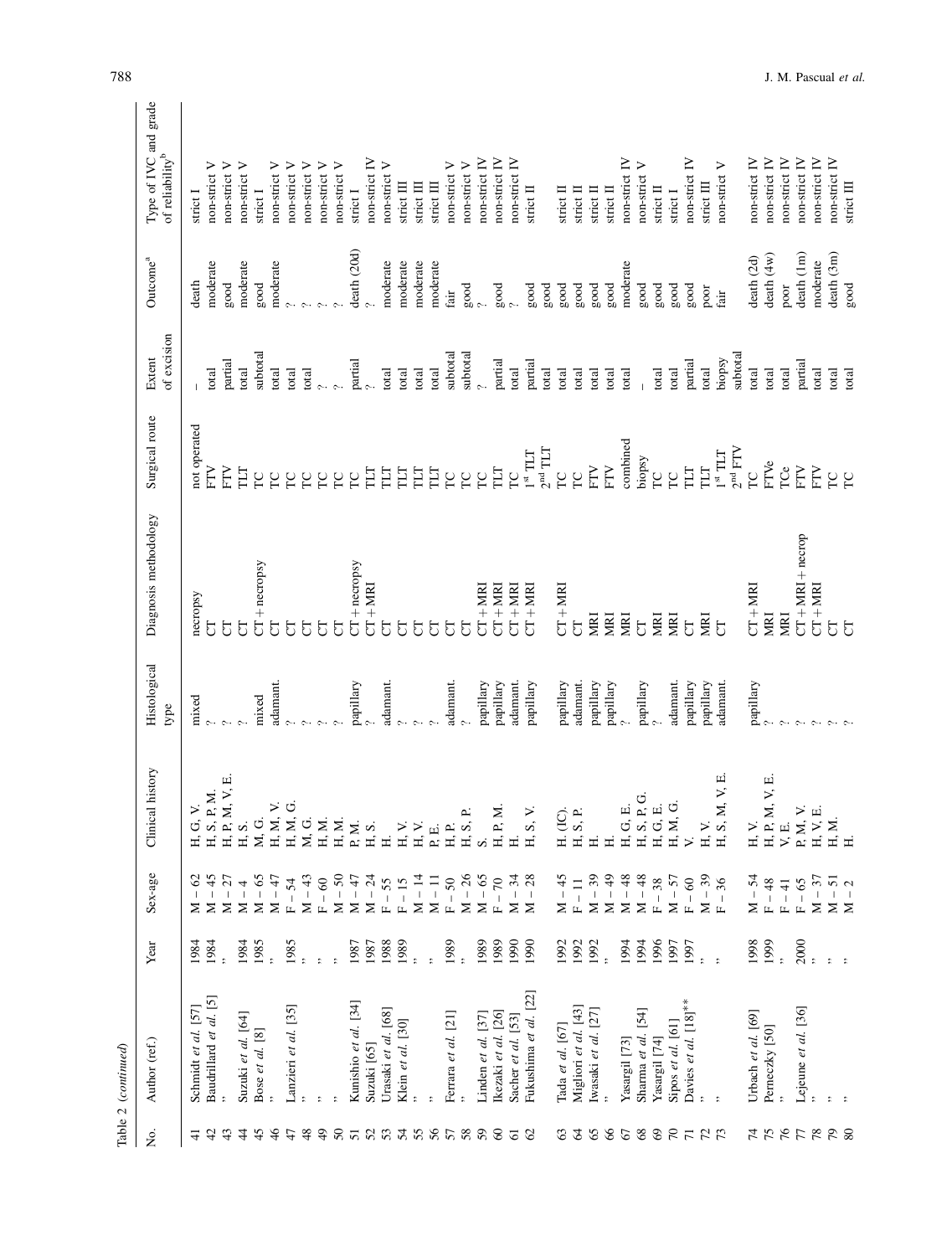| non-strict Vb<br>non-strict $\rm IV$ strict $\rm III$<br>non-strict IV<br>non-strict IV<br>non-strict $\rm IV$ strict $\rm III$<br>strict $\rm III$<br>$\frac{1}{2}$ strict $\frac{1}{2}$                                                                                                                                                                                                                                             | $non\text{-strict } \operatorname{IV}$<br>non-strict IV strict III<br>$\begin{array}{ll} \mbox{strict II} \\ \mbox{strict III} \\ \mbox{strict II} \\ \mbox{strict II} \\ \mbox{strict II} \end{array}$ | $\operatorname{non-strict}$ IV<br>$non\text{-strict }IV$<br>strict $\Pi$ | $non\text{-strict}\ IV$<br>non-strict IV strict II<br>non-strict IV<br>non-strict IV<br>non-strict ${\bf V}$                                               |
|---------------------------------------------------------------------------------------------------------------------------------------------------------------------------------------------------------------------------------------------------------------------------------------------------------------------------------------------------------------------------------------------------------------------------------------|---------------------------------------------------------------------------------------------------------------------------------------------------------------------------------------------------------|--------------------------------------------------------------------------|------------------------------------------------------------------------------------------------------------------------------------------------------------|
| death (1m)<br>$\begin{array}{l} \displaystyle \text{death}\ (\beta m) \\ \displaystyle \text{fair} \end{array}$<br>moderate<br>moderate<br>good<br>moderate<br>fair<br>moderate                                                                                                                                                                                                                                                       | moderate<br>fair faith after death after $\frac{1}{1}$ year)<br>$\frac{1}{1}$ year)<br>moderate<br>moderate good<br>good good good after fair<br>poor                                                   | (death after<br>$2 \text{ years}$ )<br>moderate                          | moderate<br>$\begin{array}{c}\n\text{death} \\ \text{good}\n\end{array}$<br>good<br>fair<br>good                                                           |
| subtotal<br>${\bf subtotal} \atop {\bf total} \atop {\bf total} \atop {\bf total} \atop {\bf total} \atop {\bf total} \atop {\bf total} \atop {\bf total} \atop {\bf total} \atop {\bf total}$<br>subtotal<br>total<br>total                                                                                                                                                                                                          | partial<br>total<br>total<br>total                                                                                                                                                                      | total<br>total<br>total                                                  | subtotal<br>subtotal<br>subtotal<br>partial<br>total<br>$\rm{total}$ total                                                                                 |
| $\begin{array}{l} \mathop{\rm biops}\limits_{\rm BYN} \\ \mathop{\rm HTV}\limits_{\rm FTV} \\ \mathop{\rm FTV}\limits_{\rm FTV} \end{array}$<br>FTV                                                                                                                                                                                                                                                                                   | $\begin{array}{l} \mbox{combined}\\ \mbox{FTV}\\ \mbox{TLT}\\ \mbox{TLT} \end{array}$                                                                                                                   |                                                                          | ដ្ឋម្ភដ្ឋ<br>E                                                                                                                                             |
| $CT + MRI$ $CT$<br>$\begin{array}{l} \tt H\bar{H}\bar{H} \\ \tt H\bar{H} \\ \tt H\bar{H} \\ \tt H\bar{H} \\ \tt H\bar{H} \\ \tt H\bar{H} \\ \tt H\bar{H} \\ \tt H\bar{H} \\ \tt H\bar{H} \\ \tt H\bar{H} \\ \tt H\bar{H} \\ \tt H\bar{H} \\ \tt H\bar{H} \\ \tt H\bar{H} \\ \tt H\bar{H} \\ \tt H\bar{H} \\ \tt H\bar{H} \\ \tt H\bar{H} \\ \tt H\bar{H} \\ \tt H\bar{H} \\ \tt H\bar{H} \\ \tt H\bar{H} \\ \tt H\bar{H} \\ \tt$<br>5 | MRI                                                                                                                                                                                                     | <b>EN EN EN EN</b><br>EN EN EN EN                                        | $\begin{array}{lcl} & \text{CT + MRI} \\ & \text{CT + MRI} \\ & \text{CT + MRI} \\ & \text{CT + MRI} \end{array}$<br>$CT + MRI$<br>$CT + MRI$<br>$CT + MR$ |
|                                                                                                                                                                                                                                                                                                                                                                                                                                       | $2$ papillary $\,$<br>and                                                                                                                                                                               | $6$ adamant. $^*$                                                        | adamant.                                                                                                                                                   |
|                                                                                                                                                                                                                                                                                                                                                                                                                                       |                                                                                                                                                                                                         | minini<br>Mininininin                                                    | H, V.<br>H, 6th nerve palsy<br>H, P, G.<br>S, P, V, E.<br>H.<br>H.<br>$H, P, M.$                                                                           |
| $\begin{array}{lllllll} \texttt{F} & \texttt{1} & \texttt{1} & \texttt{1} & \texttt{1} & \texttt{1} & \texttt{1} & \texttt{1} & \texttt{1} & \texttt{1} & \texttt{1} & \texttt{1} & \texttt{1} & \texttt{1} & \texttt{1} & \texttt{1} & \texttt{1} & \texttt{1} & \texttt{1} & \texttt{1} & \texttt{1} & \texttt{1} & \texttt{1} & \texttt{1} & \texttt{1} & \texttt{1} & \texttt{1} & \texttt{1} & \texttt{1} & \texttt{1} &$        |                                                                                                                                                                                                         |                                                                          |                                                                                                                                                            |
| $\frac{1}{2}$ $\frac{1}{2}$ $\frac{1}{2}$                                                                                                                                                                                                                                                                                                                                                                                             | 2000<br>$\frac{1}{2}$ , $\frac{1}{2}$ , $\frac{1}{2}$ , $\frac{1}{2}$                                                                                                                                   |                                                                          | $203$<br>$212$<br>2004                                                                                                                                     |
| $\ddot{\mathbf{r}}$<br>$\ddot{\phantom{0}}$<br>$\ddot{\mathbf{z}}$<br>$\ddot{\mathbf{r}}$<br>$\ddot{\rm s}$                                                                                                                                                                                                                                                                                                                           | Maira et al. [40]<br>"                                                                                                                                                                                  |                                                                          | Behari $et\ al.$ [6] $,$<br>Pascual et al.                                                                                                                 |
|                                                                                                                                                                                                                                                                                                                                                                                                                                       |                                                                                                                                                                                                         |                                                                          |                                                                                                                                                            |

Transventricular approach endoscopically assisted; Comb Combined approach (TC+TLT); IVC intraventricular craniopharyngioma; Strict strictly third ventricle located craniopharyngioma (with a No case number, Ref reference number, M male; F female; H headache; S somnolence; P psychiatric disturbances; M memory deficit; G gait disturbance; V visual deficit; E endocrine disturbance; Adamant: adamantinomatous histological type; Papillary squamous-papillary histological type; ? unknown; Air-encephalograiry; Ventric ventriculography; CT computed tomography; MRI Magnetic Resonance Image; FTV Frontal Transcortical-Transventricular approach; TC Transcallosal approach; TLT Translamina Terminalis approach (pterional or subfrontal); FTVe Frontal-Transcorticaladamantinomatous histological type; Papillary squamous-papillary histological type; ? unknown; Air-encephalography; Ventric ventriculography; CT computed tomography; MRI Magnetic Resonance Image; FTV Frontal Transcortical-Transventricular approach; TC Transcallosal approach; TLT Translamina Terminalis approach (pterional) or subfrontal); FTVe Frontal-Transcortical-Transventricular approach endoscopically assisted; Comb Combined approach (TC+TLT); IVC intraventricular craniopharyngioma; Strict strictly third ventricle located craniopharyngioma (with a No case number; Ref reference number; M male; F female; F theadache; S somnolence; P psychiatric disturbances; M memory deficit; G gait disturbance; V visual deficit; E endocrine disturbance; Adamant: proven intact third ventricle floor). Non-Strict: non-strictly third ventricle located craniopharyngioma (within the third ventricle but without a proven intact third ventricle floor). proven intact third ventricle floor). Non-Strict: non-strictly third ventricle located craniopharyngioma (within the third ventricle but without a proven intact third ventricle floor). <sup>a</sup> Postoperative survival is indicated between brackets; d: days; w: weeks; m: months; y: years.

 Postoperative survival is indicated between brackets; d: days; w: weeks; m: months; y: years. <sup>b</sup> The strict or non-strict category, together with its grade of reliability, was ascribed to each case according to the conditions defined in Table 1. The strict or non-strict category, together with its grade of reliability, was ascribed to each case according to the conditions defined in Table 1.

\* Individual patients' histological types not designated. Individual patients' histological types not designated.

\*\* Six cases are reported in this paper but 3 of them corresponded to the cases previously reported by King et al. (cases number 28 to 30). \*\* Six cases are reported in this paper but 3 of them corresponded to the cases previously reported by King et al. (cases number 28 to 30).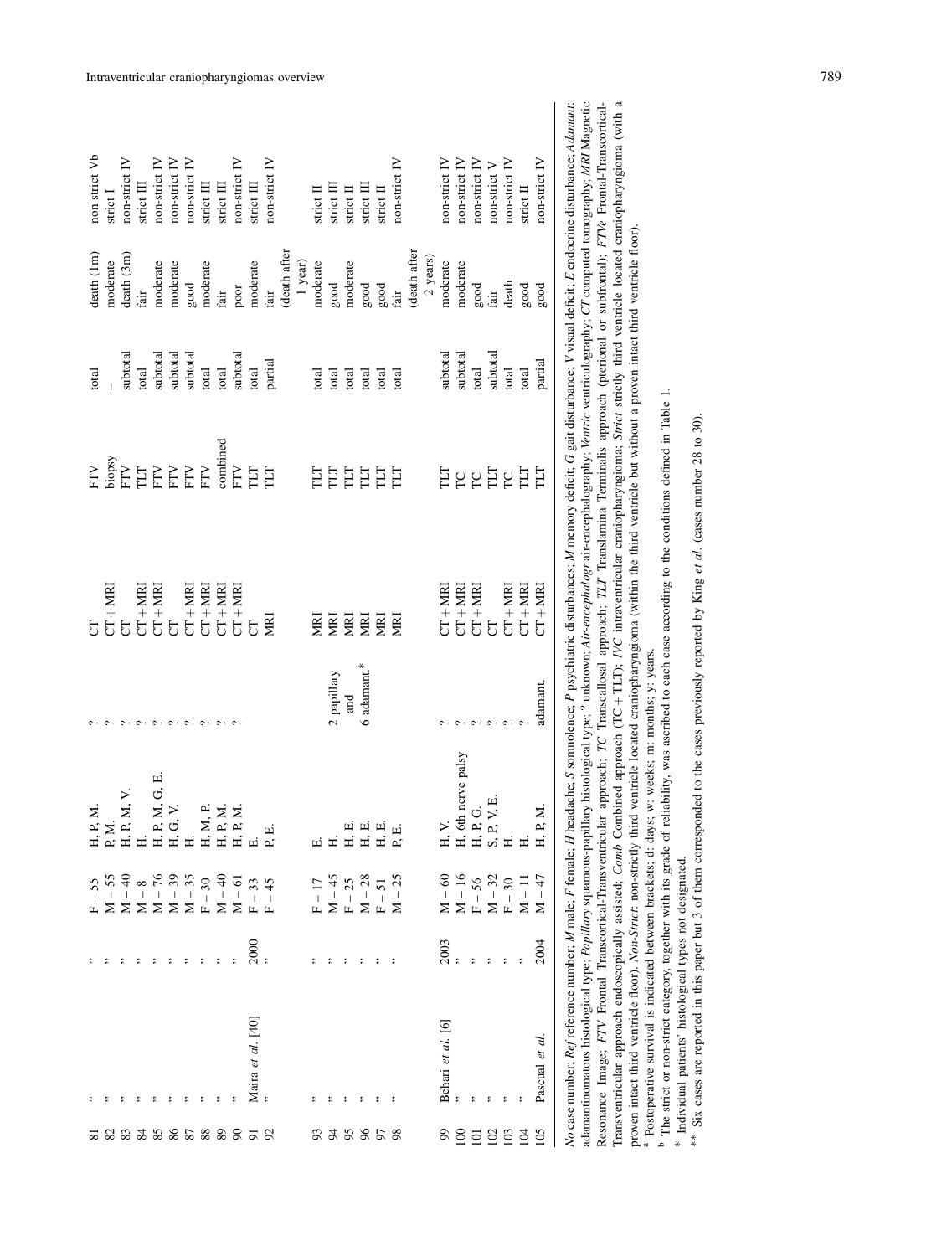and sex), clinical characteristics, topographical and histological diagnosis, surgical approach with extent of excision and postoperative outcome.

The seven most representative variables included in the clinical history were analyzed: headache, somnolence, dementia-like symptoms (any combination of the following: disorientation; confusion; apathy; delirium; sphincter disturbances and/or mood swings), gait dysfunction, and memory, visual or endocrine disturbances.

Approximately half of the revised articles defined the histological tumour type as adamantinomatous, squamous-papillary or mixed. Other articles gave no definition of the histological type but did supply a detailed histological description that allowed us, following the criteria of Burger and Scheithauer [10] and Crotty et al. [17], to assign the tumour to one of the three previously-mentioned types. More than onethird of the tumours could not be histologically classified.

Surgical details could not be determined in some cases who had been reported in radiological or pathological journals, in which the surgical treatment is usually not mentioned or detailed. The surgical analysis only considered those cases in whom there was a description of the three objective surgical variables: approach, extent of excision and postoperative outcome. The different surgical approaches used have been: frontal transcortical-transventricular, transcallosal, translamina terminalis and combined. Following authors' descriptions, the extent of excision was classified in one of three degrees: total (the entire visible tumour was extirpated), subtotal (a small remnant of adherent tumour capsule was left) and partial removal (a significant tumour fragment was not removed).

The postoperative neurological, neuropsychological and endocrine disturbances, were used to classify postoperative outcome as one of five grades, following, with slight modifications, the classification used by Fahlbusch et al. [20]: good (without any new permanent neurological, neuropsychological or endocrine deficit); moderate (with new endocrine deficits requiring permanent replacement therapy); fair (with neurological or neuropsychological deficits but with autonomy); poor (severe neurological and/or hypothalamic disturbances with total dependency) or death. Surgical mortality included cases deceased within a six-month postoperative period.

Additionally, the degree of tumoural adherence to the third ventricle walls, when noted by the surgeon or the pathologist, was also recorded. To simplify the question, the degree of tumoural attachment to the walls and/or floor of the third ventricle was classified in one of the following categories: 1) non-adherence, with the tumor freely floating in the third ventricle cavity; 2) pedicle attachment; 3) adherence easily dissectible; 4) narrow tight attachment; and 5) wide tight attachment.

#### Statistical analysis

Two different frequency table formats: rxc (rows  $\times$  columns) and  $2 \times c$  $(2 \times$  columns), were employed for statistical analysis. The statistical procedure used to resolve the hypothetical differences either among the different surgical approaches, or between the strictly and non-strictly IVC groups, were the asymptotic Pearson's chi-square test and the Monte Carlo exact test for Chi-square in those frequency tables containing cells with 0 elements or those in which more than 20% of cells had less than five elements [3]. Significance was assumed at  $p \le 0.05$ . Statistical computation was done using the SPSS 10.0 program (Windows system; Marketing Department SPSS Inc., 444 North Michigan Av., Chicago, Il 60611).

#### New case report included as example of topographical misdiagnosis

A 47-year-old man was admitted following a one week history of headache and mental disturbances. Close relatives had noticed abrupt changes in behaviour with transient episodes of disorientation and repeated memory loss episodes for recent events. On admission the patient was euphoric and unable to express himself coherently. He was disoriented as to time and place. General physical examination was unremarkable. Neurological examination revealed an anterograde memory defect but no other abnormalities. He had no motor or sensory deficits. There was no evidence of defect in the visual fields or visual acuity. Routine blood studies and endocrinology work-up were both within normal limits.

Plain skull roentgenograms were normal without erosion or pathological calcification of the sella turcica. Cranial CT scan revealed a hypodense suprasellar mass occupying the third ventricle and causing obstructive hydrocephalus. The capsule displayed linear egg shell calcifications and there was no enhancement after contrast administration. Brain MRI confirmed the presence of a cystic tumour that seemed to be occupying the suprasellar and third ventricle regions, but not invading the sella turcica. The lesion was lightly hypo-intense on T1- and hyperintense on T2-weighted images. There was no enhancement after gadolinium-DTPA contrast administration. Dilation of the lateral ventricles and obstruction of the foramina of monro was evident (Fig. 1).

With the diagnosis of a suprasellar craniopharyngioma, a right pterional approach was taken to examine the suprasellar region with the aid of an operating microscope. No tumour could be found despite a meticulous search through the interoptic-carotid and carotid tentorial



Fig. 1. T1-weighted magnetic resonance image showing a suprasellar-third ventricle hypo-intense lesion. Left: coronal section demonstrating preservation of the lateral wings of the suprasellar cistern (TR 500 msec, TE 20 msec); Right: sagittal section after gadolinium administration showing ring enhancement and a pot belly expansion reaching the prepontine cistern; pituitary gland is intact. (TR 600 msec, TE 25 msec)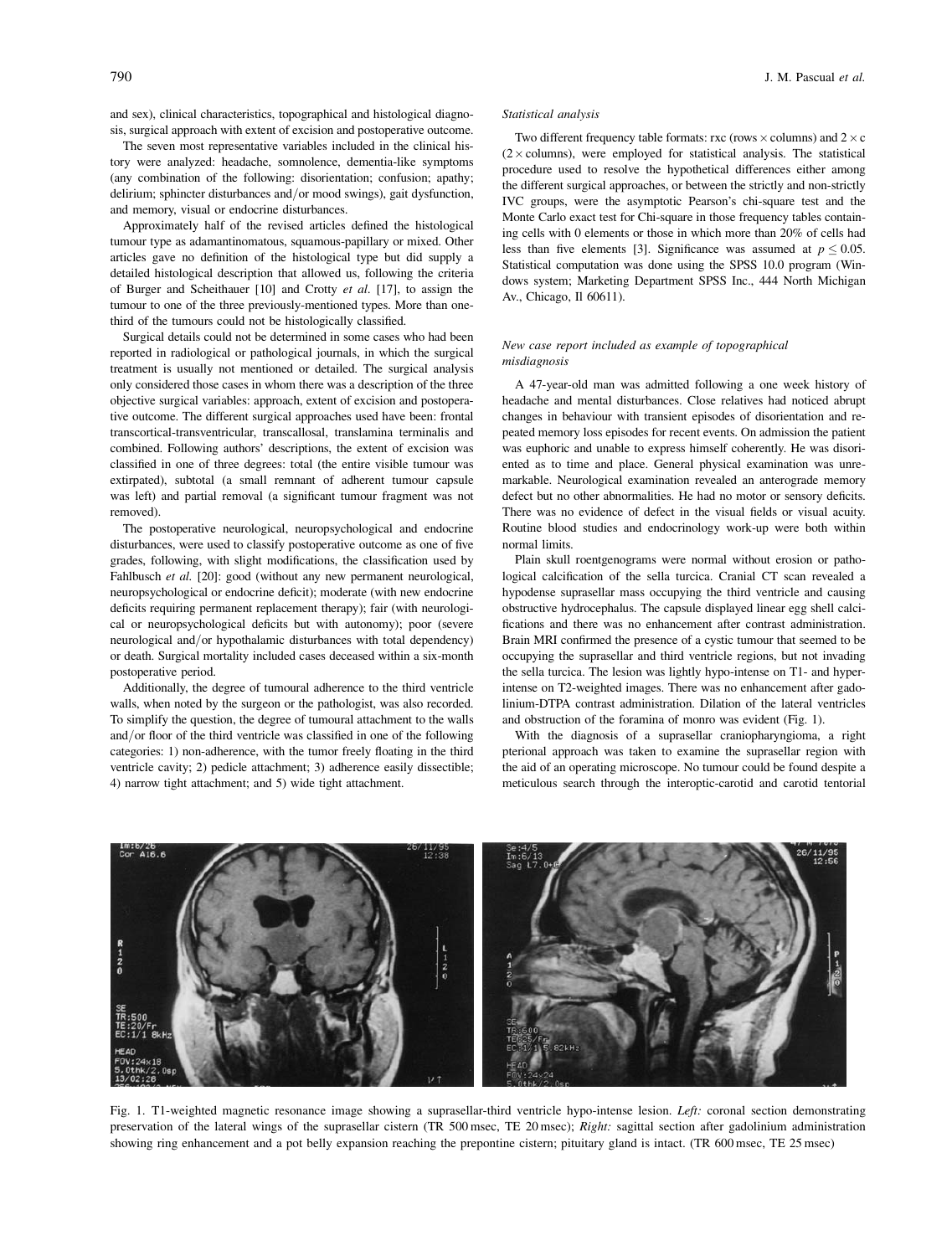

Fig. 2. Follow-up T1-weighted magnetic resonance image with contrast administration (six years after operation) displaying a small remnant of the tumour in the floor of the third ventricle with a patent chiasmatic cistern and intact pituitary gland. Left: coronal section; Right: sagittal section. (TR 600 msec, TE 20 msec)

triangles. At that point, a bulging lamina terminalis was opened and a spotted grey-white tumoural capsule appeared. It was opened and a motor oil-like liquid appeared within the field. The cyst was emptied and the capsule only partially removed, due to its tight adherence to the third ventricle floor. Histological examination of the excised tissue showed it to be a craniopharyngioma with an adamantinomatous pattern.

Postoperatively, the patient did well with complete recovery and normal neurological examination. Radiotherapy was given and he was able to resume his previous professional activity. At six years postsurgery, the MRI shows a small remainder of the tumour (Fig. 2a, b), and the patient is still doing well.

### Results

#### Descriptive analysis of cases

#### Demography

There is a clear male predominance among IVC  $(64.3\%$  vs.  $35.6\%)$ , which contrasts with the similar sex distribution observed in craniopharyngiomas as a whole [12]. Age distribution shows only 14.8% of the cases in the first two decades of life and 64.3% of the cases between the third and the fifth decades, contrasting with the two incidence peaks for general craniopharyngiomas [12].

## Clinical findings

Headache is the most frequent symptom (90%). It is noteworthy that visual symptoms and signs (28.5%) and endocrine dysfunctions (27.5%), usually present in suprasellar craniopharyngiomas, are not that frequent in IVC, whereas other symptoms such as mental disturbances (40%), memory dysfunction (33.3%), somnolence (29.5%), and gait disturbances (17%), usually not present in craniopharyngiomas in general, are commonly reported among IVC.

Diagnosis and neuroradiological findings

Nineteen cases were studied by necropsy. Air-encephalography and ventriculography were the main diagnostic tools in the pre-CT scan era (23 cases). Thirty-eight cases were diagnosed with only a CT scan and thirty-seven with MRI studies with or without CT. Coronal CT scan and MRI slices displayed a round-shaped tumour occupying the third ventricle cavity and a free chiasmatic cistern. In addition, the configuration of the pituitary stalk can be demonstrated on sagittal MRI. However, the integrity and location of the third ventricle floor, the crucial landmark for distinguishing whether the tumour is strictly or non-strictly intraventricular, could not be accomplished by preoperative MRI, except in only three exceptional intraventricular craniopharyngiomas that were surrounded by a layer of cerebrospinal fluid signal, with an identifiable intactness of the third ventricle walls and floor [36, 55, 61]. This is the only sign that to our knowledge permitted an exact preoperative topographical diagnosis. Conversely, postoperative MRI, once the tumour was debulked or removed, did delineate the integrity of the third ventricle floor in some, but not all, cases.

## Pathology

The adamantinomatous and the squamous-papillary types are equally distributed among the 61 IVC cases with a defined histological type or with a description of histological features [3, 4, 6–8, 14, 15, 18, 19, 21–23, 26, 27, 29, 33, 34, 37, 40, 42, 43, 45, 48, 49, 52–54, 57, 61, 62, 67–70]. Macroscopic tumour consistency (solid, cystic or mixed) was reported in 90 cases. Macroscopically, the solid pattern predominates (62.2%) over the cystic (18.8%) and mixed solid-cystic ones (19%).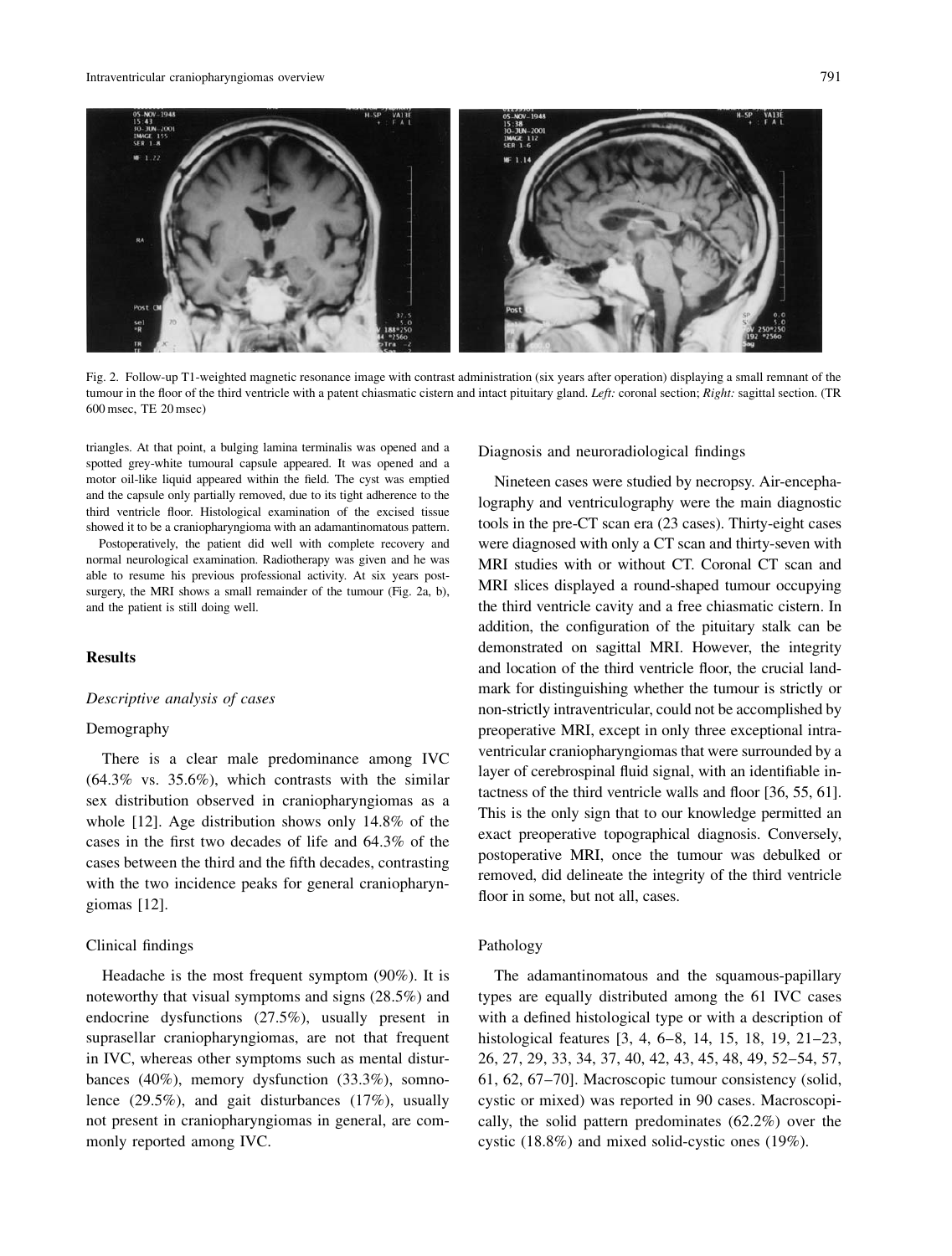## Surgical treatment

No surgical operation was performed in four cases and only a stereotactic biopsy was done in another three cases. The surgical approach was not mentioned in one case. The three most commonly used surgical approaches to the tumour were: a frontal transcortical-transventricular approach, carried out in 38 cases (39.5%), a transcallosal-transventricular approach in 27 cases (28%) and a translamina terminalis approach in 29 cases (30%). Two cases employed a combined approach (2.3%): one employed transcallosal and pterional translamina terminalis approaches [73] and the other a frontal transcortical-transventricular and pterional approach [36]. Lastly, another two cases were initially biopsied and operated on later via a non-specified subfrontal route [25] and a frontal transventricular approach [18] respectively. The extent of excision was mentioned in most cases (88.7%) and has been classified in three degrees, according to the surgical descriptions provided in the revised articles: macroscopically total (49 cases), subtotal (23 cases) and partial (15 cases).

### Outcome

Outcome was not reported in ten cases and the remaining were classified according to the criteria detailed in Material and Methods. The four cases not operated on died as well as the three cases who were

only biopsied. There were twenty-seven deaths among the surgical cases, yielding a 27.5% mortality rate. In the latter group, sixteen patients died within the first month after surgery and most within the first three months. Overall mortality, including ''operated'' and ''non-operated'' patients, was 32.3%.

## Relation of the selected surgical approach with the extent of excision and the final outcome

Table 3 correlates simultaneously the postoperative outcome to the selected surgical approach and the extent of excision in each of the 78 cases that provide all the required data. In both the total and partial excision subgroups the analysis showed a clear, very close to statistical significance association between the surgical approach chosen and the postoperative outcome ( $p_{total} = 0.054$  and  $p<sub>partial</sub> = 0.057$ . The best outcome was obtained with a translamina terminalis approach. In contrast, the frontal transcortical approach was associated with the worst outcome, especially in the partial excision subgroup.

Figure 3 separately correlates: A) type of approach to extent of excision, B) type of approach to outcome; and C) extent of excision to outcome, with no significance reached in the first and third analysis, but with a significant relationship obtained between the type of approach and outcome ( $p = 0.01$ ; Exact test for Chi-square). The frontal transcortical-transventricular approach was associated

| Extent of excision     | Postoperative outcome | Type of surgical approach (no. and percentage by each extent of excision) |                           |                                    |
|------------------------|-----------------------|---------------------------------------------------------------------------|---------------------------|------------------------------------|
|                        |                       | Frontal transcortical-<br>transventricular approach                       | Transcallosal<br>approach | Translamina-terminalis<br>approach |
| <b>TOTAL</b>           | good/moderate         | $6(42.9\%)$                                                               | $7(50\%)$                 | 12 $(80\%)^*$                      |
| $p_{total} = 0.054$    | fair/poor             | 2(14.3%)                                                                  | $1(7.1\%)$                | 3(20%)                             |
|                        | death                 | $6(42.9\%)$                                                               | $6(42.9\%)$               | $\Omega$                           |
|                        |                       | $14(100\%)$                                                               | $14(100\%)$               | $15(100\%)$                        |
| <b>SUBTOTAL</b>        | good/moderate         | $5(45.5\%)$                                                               | 3(75%)                    | $3(50\%)$                          |
| $p_{subtotal} = 0.251$ | fair/poor             | $2(18.2\%)$                                                               | 1(25%)                    | $3(50\%)$                          |
|                        | death                 | $4(36.4\%)$                                                               | 0                         | $\Omega$                           |
|                        |                       | $11(100\%)$                                                               | $4(100\%)$                | $6(100\%)$                         |
| PARTIAL                | good/moderate         | $1(14.3\%)$                                                               | $\Omega$                  | $4(80\%)$                          |
| $p_{partial}=0.057$    | fair/poor             | $1(14.3\%)$                                                               | $\Omega$                  | 1(25%)                             |
|                        | death                 | 5 $(71.4\%)^{\#}$                                                         | $2(100\%)$                | $\theta$                           |
|                        |                       | $7(100\%)$                                                                | $2(100\%)$                | $5(100\%)$                         |

Table 3. Relationship between surgical approach and postoperative outcome for extent of each excision in 78 intraventricular craniopharyngiomas\*\*

p: p Value calculated by Exact test for Chi square for each extent of excision.<br>
\* Best postoperative outcome was obtained with this type of approach and extent of excision.

Worst postoperative outcome was obtained with this type of approach and extent of excision.<br>\*\* The references of the cases included in this analysis are (the number of cases is indicated between brackets when it exceeds th 4, 5 (2c), 6 (6c), 7, 8 (2c), 18 (3c), 19, 21 (2c), 22 (2c), 23, 26, 27 (2c), 29 (3c), 30 (3c), 33, 34, 36 (12c), 38 (4c), 40 (8c), 42, 43, 45, 48 (2c), 49 (3c), 50 (2c), 52, 61, 62, 64, 67, 68, 69, 70 (4c), 74 and our own case.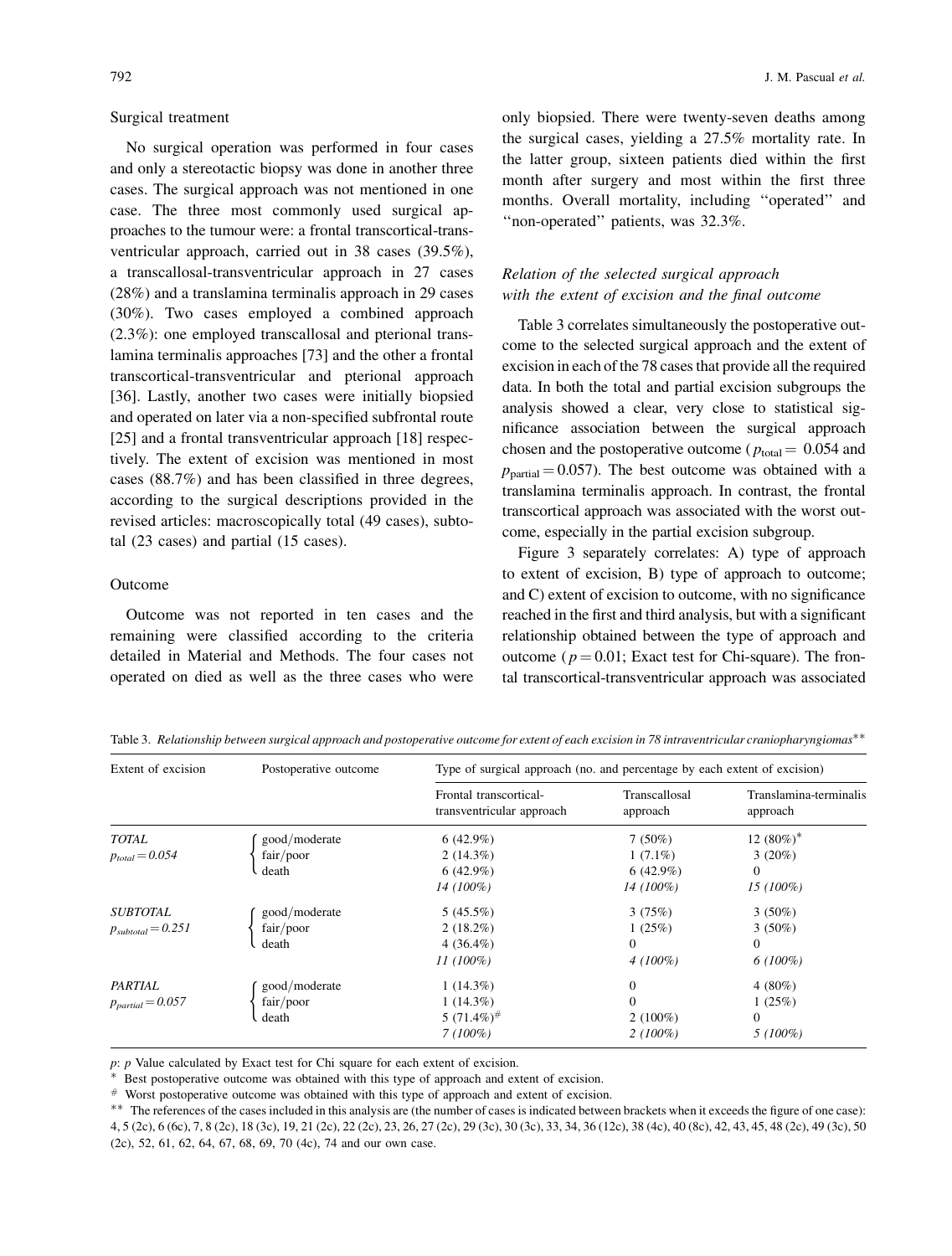

Fig. 3. Bar graphs showing relationships between: (A) surgical approach and extent of excision; (B) surgical approach and outcome; (C) grade of excision and outcome. FTV frontal transcortical transventricular approach; TC transcallosal approach; TLT translamina terminalis approach.  $\alpha$ <sup>\*</sup> p Value proving a statistically significant relationship between the chosen type of approach and surgical outcome

with the highest number of deaths, regardless of the degree of excision achieved. The best final outcome was achieved when the translamina terminalis approach was taken; very importantly, no surgical death was observed with this approach. The transcallosal-transventricular approach also produced a similar final outcome, in so far as morbidity was concerned, but there were eight deaths (within the sixmonth postoperative period) among the twenty ''operated'' patients.

## Relation of the studied variables to the topographical classification of the tumours in strictly and non-strictly intraventricular craniopharyngiomas

Following the criteria of diagnostic reliability defined in the material and methods section, there were fourteen grade I, ten grade II and twelve grade III cases respectively, making a total of 36 strictly IVC. There were 28 grade IV cases and 41 grade V cases, yielding a total of 69 non-strictly IVC. A correlation between IVC topographical classification and each one of the studied variables was performed:

## Clinical picture

Table 4 compares the seven most frequent clinical features between strictly and non-strictly IVC. No clinical variable was associated with either one and not the other topographical category, although there was a tendency toward memory loss being associated with the nonstrictly IVC group ( $p = 0.275$ ) and unsteady gait with the strictly IVC group ( $p = 0.172$ ). When the number of clinical features for each individual patient was related to the IVC topographical category, the presence of three or more symptoms tended to be associated with the nonstrictly IVC group ( $p = 0.122$ , asymptotic significance obtained with a linear by linear association test).

## Pathology

While the papillary pattern was equally frequent in both groups, the adamantinomatous pattern was much more frequent in the non-strictly IVC group, although

|  |  |  |  | Table 4. Comparative clinical features between strictly and not strictly intraventricular craniopharyngiomas |  |
|--|--|--|--|--------------------------------------------------------------------------------------------------------------|--|
|  |  |  |  |                                                                                                              |  |

| Signs/symptoms                  | Total number<br>and rate $(n = 105)$ | Strictly intraventricular<br>location $(n = 36)$ | Not strictly intraventricular<br>location $(n=69)$ | p value |
|---------------------------------|--------------------------------------|--------------------------------------------------|----------------------------------------------------|---------|
| Headache $\pm$ vomiting         | 86 (90.3%)                           | 29 (80.5%)                                       | 57 (82.6%)                                         | 0.795   |
| Drowsiness                      | 31(29.5%)                            | 9(25%)                                           | 22 (31.8%)                                         | 0.507   |
| Mental disturbances             | 42 (40%)                             | $13(36.1\%)$                                     | 29 (42%)                                           | 0.676   |
| Memory loss                     | $35(33.3\%)$                         | 9(25%)                                           | 26 (37.6%)                                         | 0.275   |
| Unsteady gate                   | 18 (17.1%)                           | 9(25%)                                           | 9(13%)                                             | 0.172   |
| Visual field and/or acuity loss | 29 (27.6%)                           | $8(22.2\%)$                                      | $21(30.4\%)$                                       | 0.366   |
| Hormonal disorders              | 29 (27.6%)                           | $8(22.2\%)$                                      | $21(30.4\%)$                                       | 0.491   |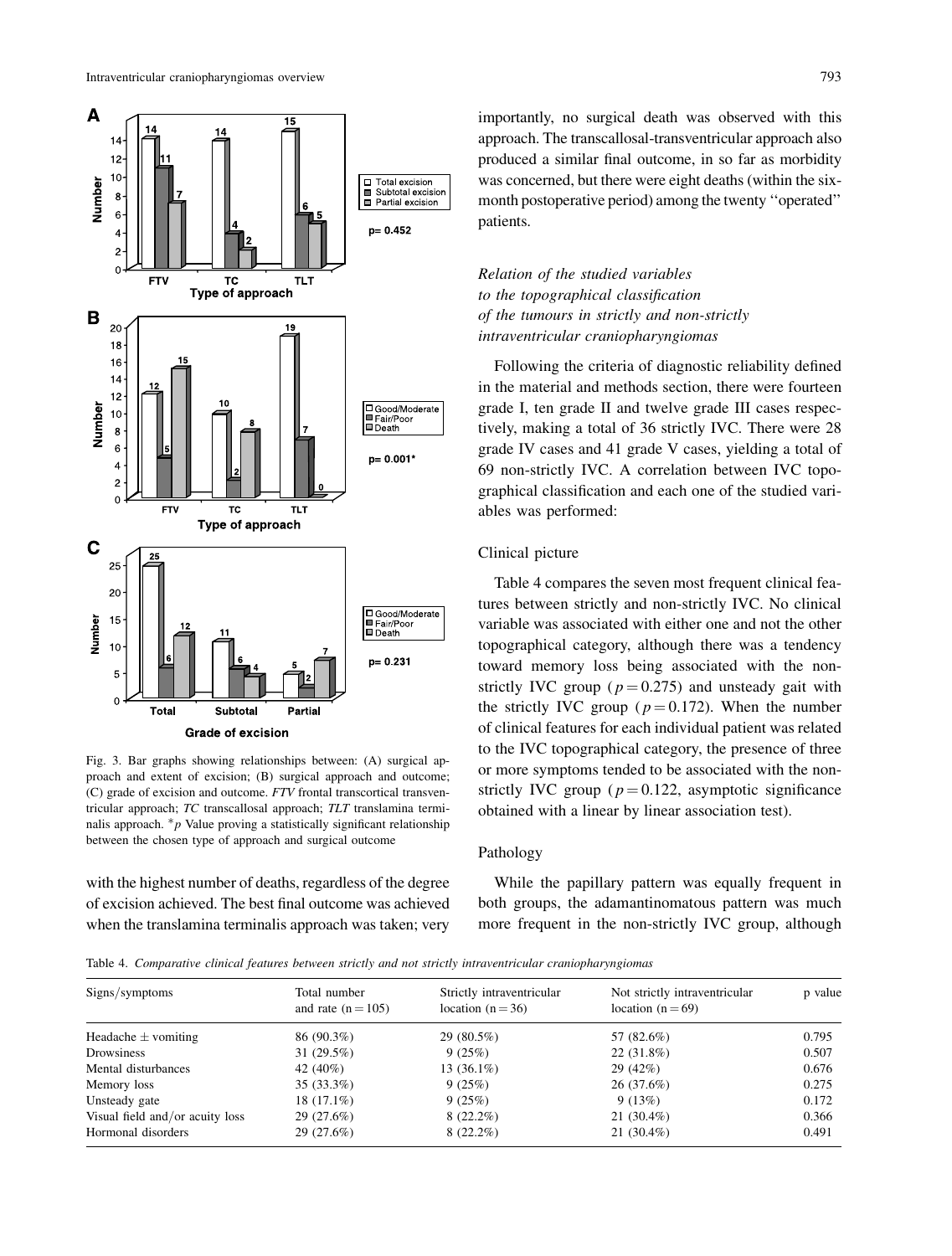not significantly so  $(p = 0.106$ , Fisher's exact test). The predominance of the adamantinomatous pattern in the non-strictly IVC group agrees with the idea that the topographical level of origin of the craniopharyngioma would influence the histological pattern; thus the higher the level of origin of the tumour, the more frequent the squamous-papillary pattern, and conversely, the lower the level, the more frequent the adamantinomatous type. In addition, a significant relationship between patient's age and histological type was found ( $p = 001$ , Fisher's exact test), with 100% of cases under twenty years old showing an adamantinomatous pattern, while 100% over sixth decade presenting a squamous-papillary one.

#### Pattern of tumoural adherence

Table 5 shows the degree of tumoural attachment to the third ventricle margins, as described in 45 IVC cases by surgical or necropsy protocols. Only three cases showed no adherence at all -grade 1-, and they obviously belonged to the strictly IVC group. There was a clear and significant difference between the two groups: the strictly IVC preferentially had a pedunculated attachment -grade 2-, whereas most of the non-strictly IVC had a tight attachment -grades 4 and 5-,  $(p = 0.012,$ Exact test for Chi-square). This observation correlates well with the fact that the adamantinomatous pattern, more frequently observed in the non-strictly IVC group, tends to adhere tighter to neural tissue than the squamous-papillary one.

#### Surgical excision and prognosis

Table 6 compares the postoperative outcome of the 88 IVC cases who were operated on. Compared to the strictly intraventricular group the non-strictly IVC group

Table 5. Patterns of adherence between tumoural capsule and internal surface of the third ventricle walls and floor in 45 intraventricular craniopharyngiomas

| Pattern of adherence (Ref)                                                                                                                                | Strictly intraventricular<br>location $(n=23)$ | Non-strictly intraventricular<br>location $(n = 22)$ | Total number and rate<br>of the pattern $(n=45)$ |
|-----------------------------------------------------------------------------------------------------------------------------------------------------------|------------------------------------------------|------------------------------------------------------|--------------------------------------------------|
| No visible tumour attachment to the third ventricle<br>floor/walls is identified either on preoperative<br>MRI or in the surgical field. [36, 43, 61]     | $3(100\%)$                                     | $0(0\%)$                                             | $3(6.8\%)$                                       |
| Tumour is pedunculated, attached to the third<br>ventricle floor by a narrow vascular-gliotic pedicle.<br>[8, 15, 21, 27, 33, 34, 42, 44, 48, 50, 57, 67] | 11 $(78.6%)$                                   | $3(21.4\%)$                                          | 14 (31.8%)                                       |
| Tumour is adhered to third ventricle floor/walls,<br>but easily dissectable by blunt dissection.<br>[13, 22, 38, 50]                                      | 3(28.6%)                                       | $5(71.4\%)$                                          | $8(15.9\%)$                                      |
| Tumour adhered to third ventricle floor/walls<br>by a small tight attachment that required<br>sharp dissection. [6, 7, 22, 26, 33, 35]                    | $4(40\%)$                                      | $6(60\%)$                                            | 10(22.7%)                                        |
| Tumour is adhered to third ventricle floor/walls<br>by a wide tight attachment, preventing a safe<br>dissection. [14, 35, 48, 52, 53, 70]                 | 2(20%)                                         | $8(80\%)$                                            | 10(22.7%)                                        |

 $p$  Value = 0.012 (Exact test for Chi-square).

Table 6. Comparative outcome between strictly and not strictly intraventricular craniopharyngiomas in 88 "surgical" cases\*

| Topographical category (number and rate) |                                      |                                        |                       |
|------------------------------------------|--------------------------------------|----------------------------------------|-----------------------|
| Outcome                                  | Strictly intraventricular $(n = 30)$ | Not strictly intraventricular $(n=58)$ | Total number and rate |
| Good/Moderate                            | $20(44.4\%)$                         | 25(43%)                                | 45 (100%)             |
| Fair/Poor                                | 4(25%)                               | 12(75%)                                | $16(100\%)$           |
| Death                                    | $6(22.2\%)$                          | 21 (77.8%)                             | 27 (100%)             |

p Value  $= 0.109$  (Asymptotic chi-square test). The difference in the postoperative outcome between the strict and non-strict groups became statistically significant when a supplementary test of linear by linear association was applied ( $p = 0.046$ ).<br>\* The references of the cases included in this analysis are (the number of cases is indicated between brackets

5 (2c), 6 (6c), 7, 8 (2c), 15, 18 (3c), 19, 21 (2c), 22 (2c), 23, 25, 26, 27 (2c), 29 (3c), 30 (3c), 33, 34, 36 (13c), 38 (4c), 40 (8c), 42, 43, 45, 48 (2c), 49 (10c), 50 (2c), 52, 61, 62, 64, 67, 68, 69, 70 (4c), 73, 74 and our own case.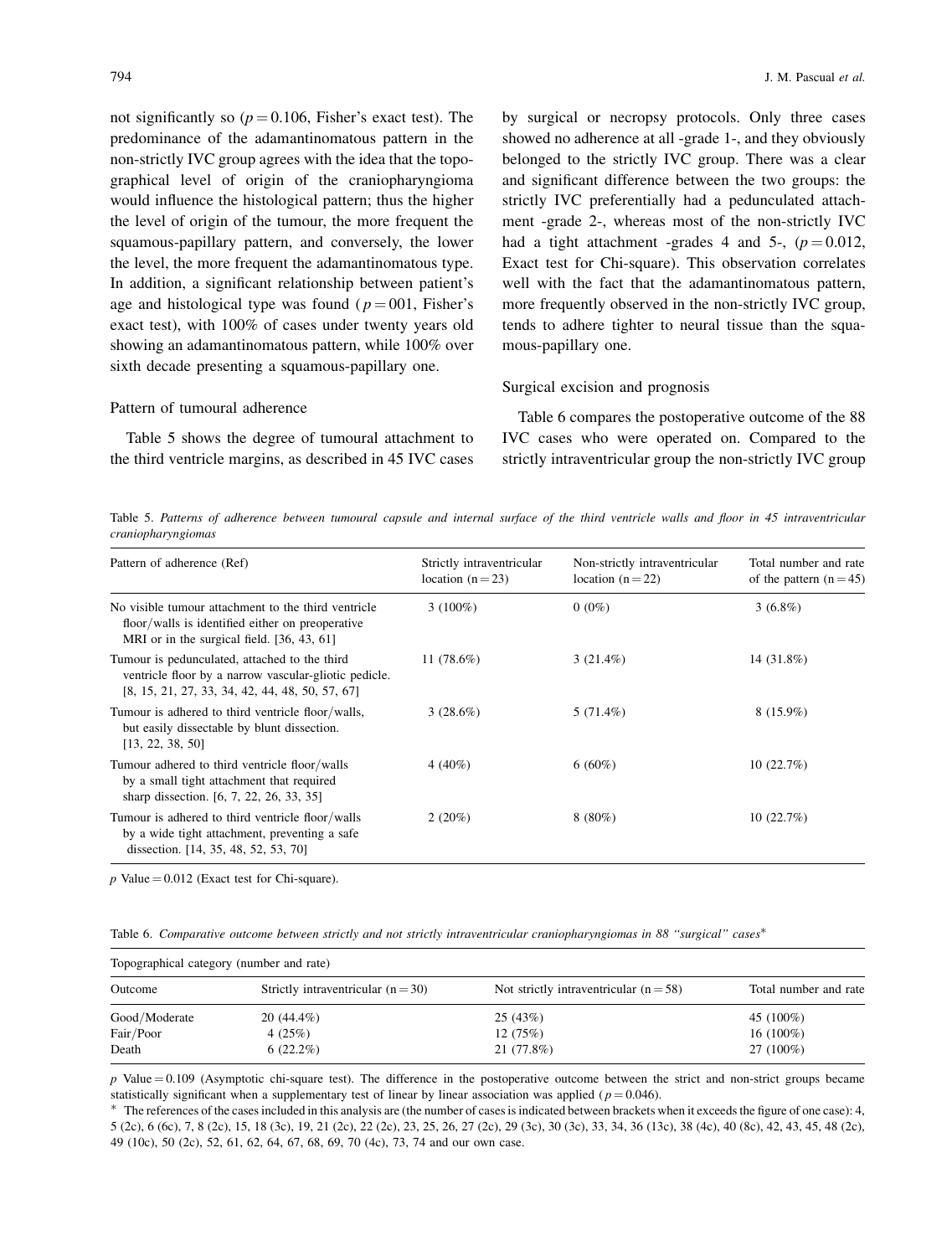shows a clearly higher morbi-mortality, probably reflecting their higher frequency of tight attachment to the third ventricle margins, including the hypothalamic nuclei, observed in the former. Statistical significance was at the limit ( $p = 0.109$ , asymptotic Chi-square test), but when a supplementary test of linear trend was performed, the difference became significant ( $p = 0.046$ , linear-by-linear association test).

### **Discussion**

## Intraventricular craniopharyngiomas: importance and limitations of a retrospective review

IVC constitute a neurosurgical challenge due to their complex topographical relationships with vital neurovascular structures. They need to be diagnosed accurately and approached correctly in order to achieve a good outcome. A retrospective review of well-detailed cases would be useful with the aim of defining the criteria that could reliably distinguish this topography. As an extremely infrequent tumour subtype (approximately 5% of craniopharyngiomas) with a wide-spread distribution, there is scant material with which perform a prospective multicentric study of these tumours. In specific cases like this one a systematic review of only the fully well-reported cases may be the best way to obtain some useful clues for arriving at a correct diagnosis and in taking management decisions.

We are aware of this retrospective study has some important disadvantages which probably prevent definitive conclusions. The major limitation would be the long time period spanned by this study, since the older case reports would presumably introduce biases in terms of both diagnosis and surgical results. Before the MRI era it was difficult to perform tests that could unequivocally support the diagnosis of intraventricular topography and many of well-described IVC belong to this period. In addition, almost every case was operated on by different surgeons with different skills, experience and technology, again undermining the complete reliability of our conclusions. The improvement in surgical outcome for these lesions in the last three decades has been outstanding, as result of better microsurgical technique and postoperative care. In fact the outcome for IVC operated on since the advent of MRI is much more favourable than for similar cases operated on previously (there was only a 10% of death rate among cases operated on in the MRI period, whilst it was 50% in the preCT era). Despite these drawbacks we think this retrospective analysis

somewhat counteracts the influence arising from differences in surgical skills and technique on IVC's final outcome.

## Topographical classification of intraventricular craniopharyngiomas

Several topographical classifications have been developed for the group of craniopharyngiomas placed behind the chiasm, which usually involve the third ventricle area (classically considered as retrochiasmatic tumours) [24]. Some of the most remarkable ones are reported by Yasargil et al. [72]; Samii et al. [54] and Steno [63], all sharing the common feature of taking into account the relationships between the tumour and the third ventricle margins. Yasargil et al. found 7 craniopharyngiomas with a pure third ventricle location among his 162 ''surgical operated'' cases [74]. Steno reported a necropsic series with an unexpectedly high frequency of strict third ventricle craniopharyngiomas in which the inferior pole was completely covered by an intact third ventricle floor (8 out of 30 cases) [63]. In this study the topographical relationship between the tumor capsule and the third ventricle walls and floor was analyzed in both strict and non-strict intraventricular cases. As a major difference, it was observed that in non-strict intraventricular craniopharyngiomas the remnants of third ventricle walls, containing hypothalamic nuclei, were tightly attached to the equator of the tumour, suggesting a higher risk associated with its removal [63].

Using the information provided by the different diagnostic studies (including necropsies) and by surgical descriptions taken from reports of craniopharyngiomas involving the third ventricle area [2, 11, 14, 16, 24, 31, 32, 47, 51, 54, 56, 63, 65, 66, 70, 72], it is possible to distinguish among four theoretical topographical relationships between the tumour and the third ventricle floor, that should be considered preoperatively: 1) suprasellar tumor pushing the intact third ventricle floor upwards (pseudo-intraventricular craniopharyngioma; Fig. 4A); 2) suprasellar mass breaking through the third ventricle floor and invading the third ventricle cavity (secondarily intraventricular craniopharyngioma; Fig. 4B); 3) intraventricular mass within the third ventricle cavity and floor, the latter being replaced by the tumor (nonstrictly IVC; Fig. 4C); and 4) intraventricular mass completely located within the third ventricle cavity and with the intact floor lying below its inferior surface (strictly IVC; Fig. 5).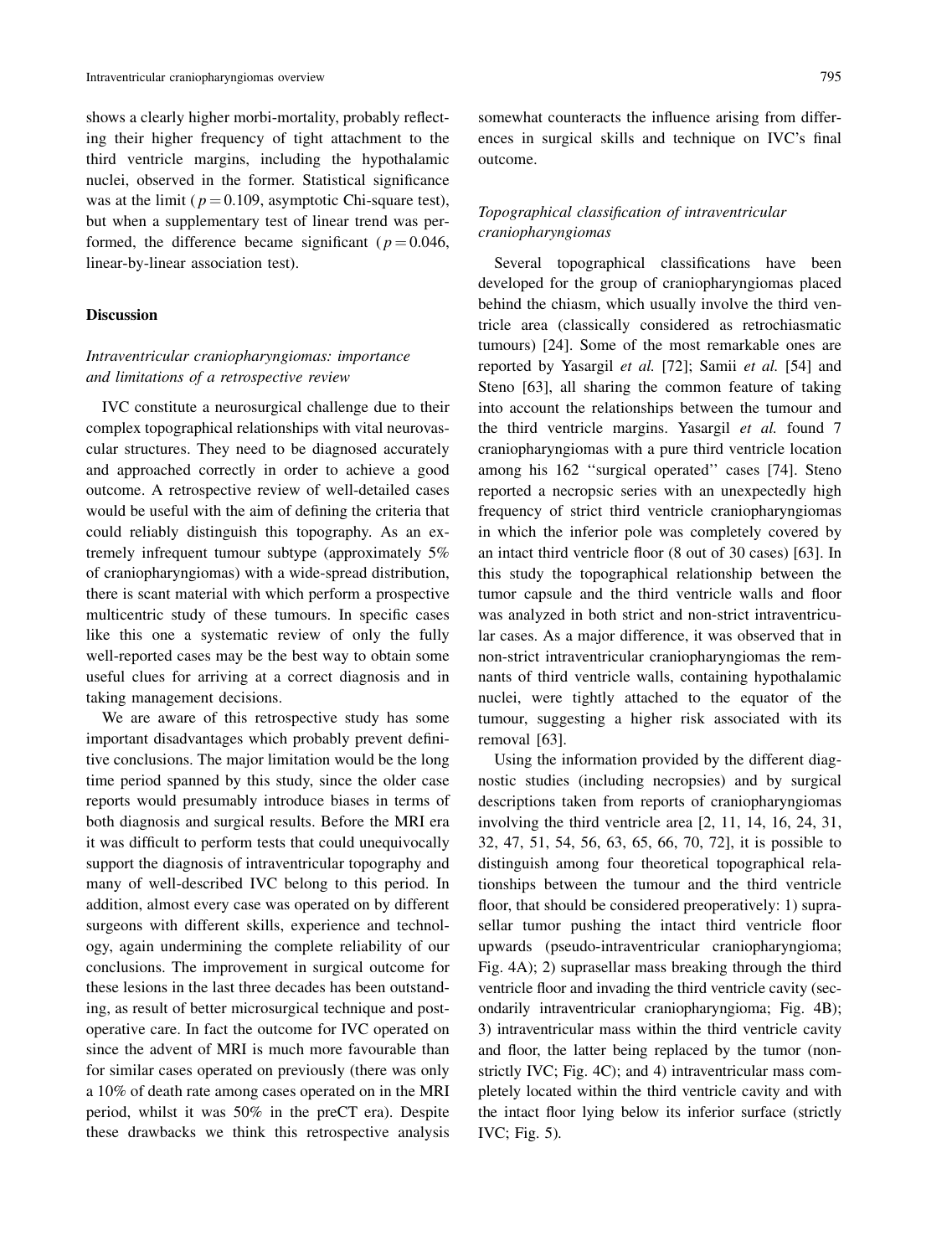

Fig. 4. Illustrative drawing representing in both sagittal and coronal sections, three possible alternative topographies for craniopharyngiomas involving the third ventricle area, to be considered in the differential diagnosis. (A) Suprasellar tumour which invaginates the third ventricle (pseudo-intraventricular); (B) Suprasellar tumour which invades the third ventricle (secondarily intraventricular); and (C) Intrinsic third ventricle floor tumour that during its growth has expanded the floor of the third ventricle, leaving an opening in it (non-strictly intraventricular); this type of tumor mainly fills up the third ventricle cavity but it also may extend to the suprasellar space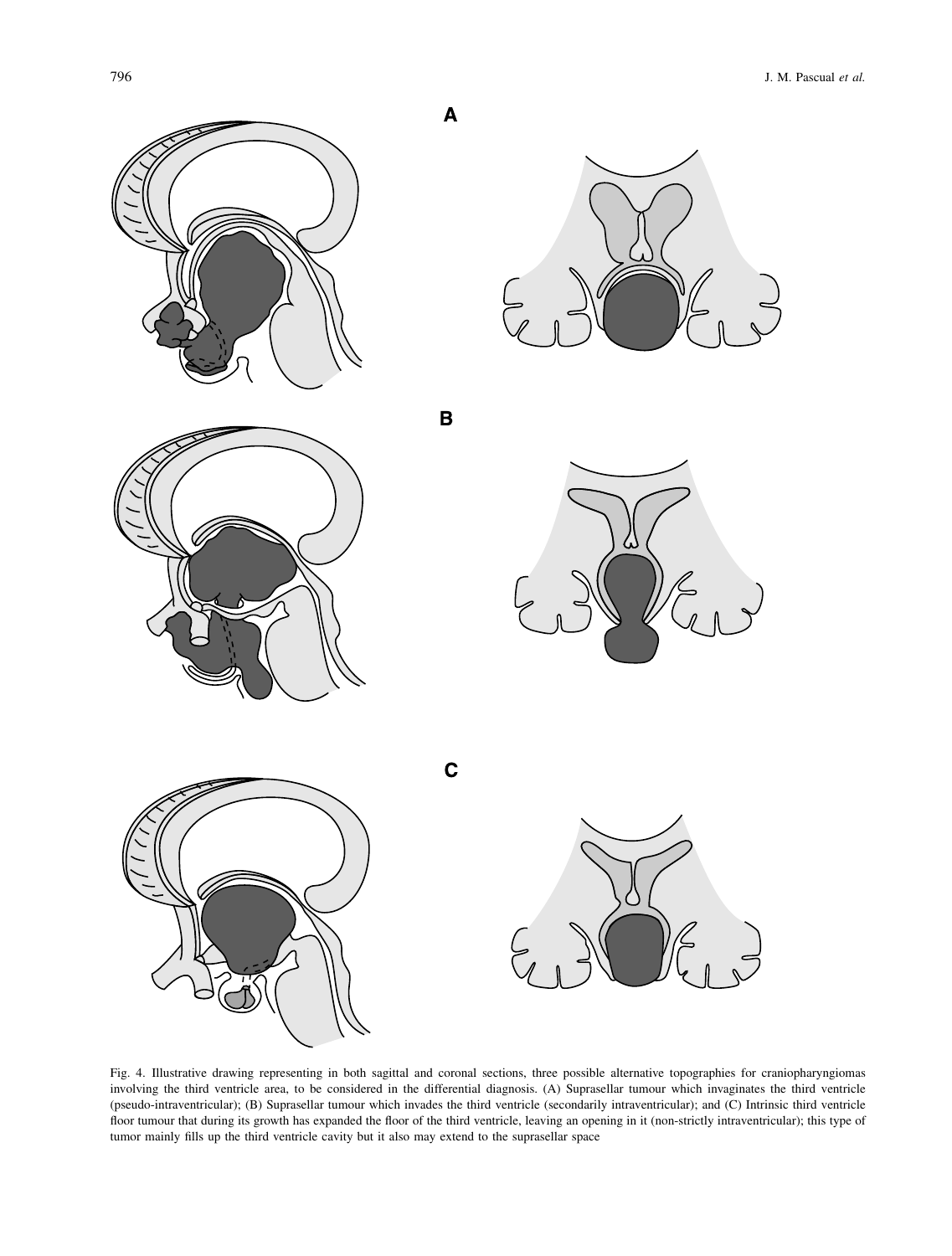

Fig. 5. Illustrative drawing representing the topographical relationship between a strict intraventricular craniopharyngioma and the third ventricle margins in both sagittal (A) and coronal (B) sections. (*I*) ependymal layer; (2) neural tissue wall including the hypothalamic nuclei; (3) pia mater layer. Note the intact third ventricle floor

#### IVC's clinical features

In comparison with the high prevalence of visual and endocrine disturbances usually observed in suprasellar craniopharyngiomas (between 70 and 90% of cases, both in adults and children), and their low prevalence of psychiatric symptoms (less than 15%) [12, 16], IVC have a much lower frequency of endocrine (27%) and visual (28%) disturbances and a higher presence of psychiatric abnormalities (40%) and memory dysfunction (33%). These differences must be related to the different position of the tumor, which is located above the suprasellar area and involves the third ventricle floor, including the mamillary bodies, and the hypothalamus.

#### Histological type's distribution

Two main clinical-pathological variants of craniopharyngioma have been distinguished so far: the adamantinomatous type which occurs in both adults and children, and the squamous-papillary type which appears almost exclusively in adults [1, 10, 28]. The histological differences between both types have been meticulously outlined in the recent work by Crotty et al. [17], who emphasize the tendency of the papillary type to specifically involve the third ventricle area (40% of squamouspapillary cases). A previous IVC review [27] also reported a clear predominance of the squamous-papillary type in this topography, but our study shows an equal distribution between adamantinomatous and papillary cases in IVC.

When IVC' histological type was analyzed according to its distribution between the strictly or non-strictly intraventricular subtypes, the adamantinomatous pattern was more strongly associated with the non strictly IVC group (72.4%), a difference close to statistical significance ( $p = 0.106$ , Fisher's exact test). This suggests the existence of a relationship between the development of the adamantinomatous type and a lower position of the original remnant of epithelial cells on the hypothalamicpituitary complex. In addition the adamantinomatous pattern was the only one shown in the lowest age group. The facts that IVC are exceptional in the childhood [16] and that most childhood craniopharyngiomas correspond to the adamantinomatous type and have a lower location at the suprasellar and sellar spaces, supports this idea [24, 41].

## Topographical misdiagnosis leading to wrong surgical approach

A meticulous survey of the literature has reveal several cases of craniopharyngioma, apparently located at the suprasellar region, which had been approached via a standard basal route with the result that no tumour tissue could be found, since the tumour was actually located inside the third ventricle [7, 18, 22, 29, 32, 36, 44, 49, 70, 73, 74]. One might think that this topographical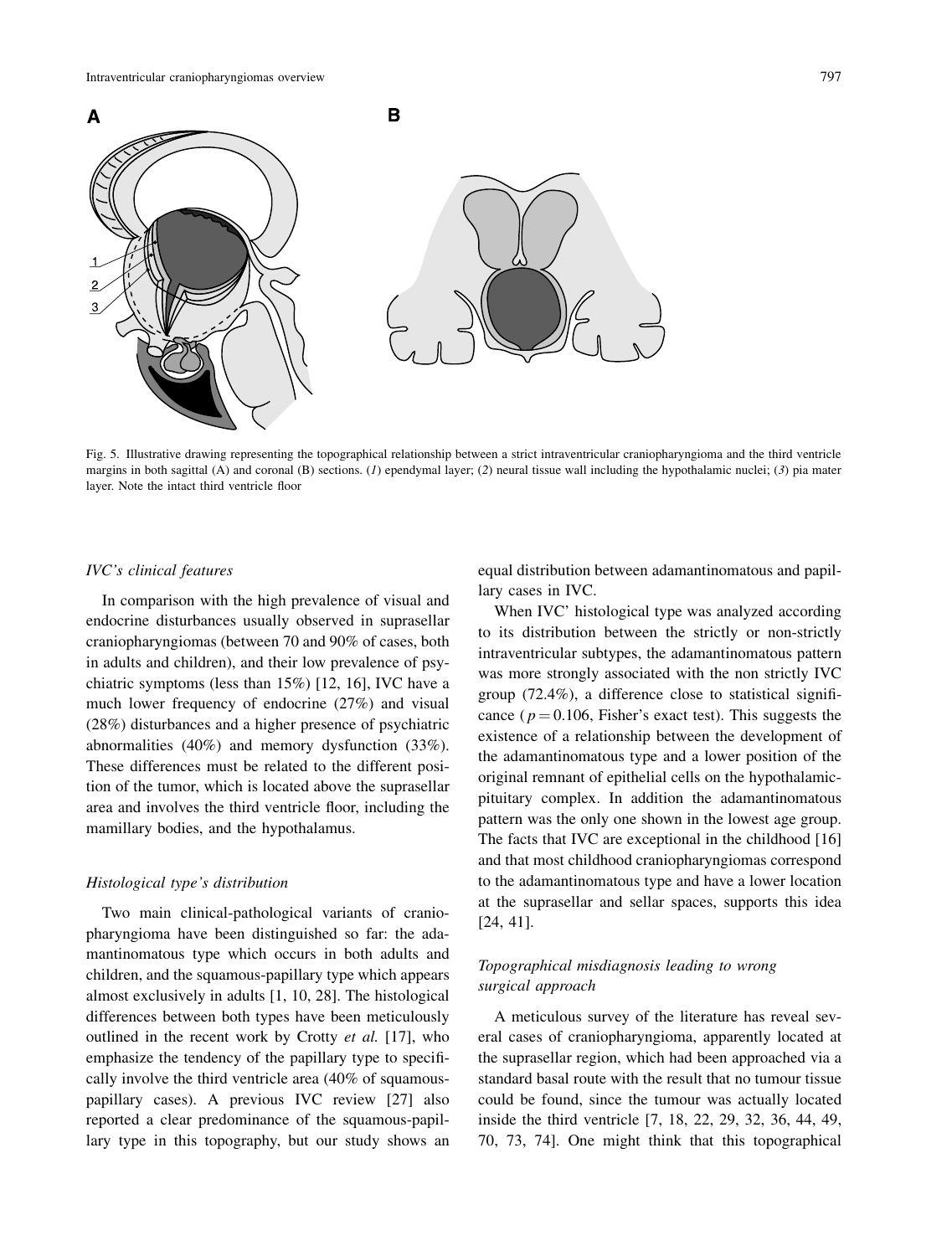misdiagnosis would be due to a lack of sensitivity of neuroradiological tools in previous decades, but this is not so, since several of the cases, including ours, had well-detailed preoperative MRI studies [22, 36, 63]. Obviously, even with modern neuroradiological techniques, the correct topographical diagnosis can not be made in all cases, as other authors have also remarked [21, 32, 51, 70, 73], and this point is also true of any other lesion involving the suprasellar-third ventricle region [59]. Our retrospective review of the available preoperative MRI studies of IVC could not distinguish the position of the third ventricle floor and could not define its integrity nor its relation to the margins of the tumour, except in the three cases mentioned above who showed a thin layer of cerebrospinal fluid separating the inferior tumour margin from the third ventricle floor [36, 55, 61]. However, an examination of the published postoperative MRI studies did show the anatomical situation of the third ventricle floor and its integrity, allowing criteria for a diagnosis of strictly IVC [22, 27].

Although the integrity of the third ventricle floor cannot always be determined on a postoperative MRI, requiring dye studies or cine-CSF (MRI) studies, coronalpostoperative MRI sections clearly show the disruptions of the third ventricle floor in those cases ascribed to the non-strict category. In addition, we have observed that a rounded tumour shape, whether solid or cystic, and of homogeneous signal intensity, are signs that help to suggest an intraventricular position and should lead to the suspicion of an IVC [56]. The introduction of new technologies, like the recently reported use of intraoperative high field MRI with microscope-based neuronavigation [46], might constitute the best advance for implementing the topographical diagnostic accuracy of intraventricular craniopharyngiomas.

#### IVC's adherence patterns

Although craniopharyngiomas are histologically benign tumours, they tend to invade the adjacent brain, sometimes with finger-like epithelial projections [1, 9] and they can cause a reactive and adherent gliosis layer. For some authors this gliosis, which would be non-functional, provides a safe cleavage plane along which to achieve total excision [9, 24, 41, 66] whereas for others it constitutes a dangerous barrier, extremely narrow in some cases, that can not be crossed without causing significant damage in the viable neural tissue [47, 60, 64]. Since IVC develop close to the hypothalamic area, the pattern of tumour adherence is quite important.

Description of tumoural adherences has only been addressed by a few authors whose assessment was necessarily somewhat subjective (see Table 4). However we think this characteristic requires analysis since, in many cases, it guides the surgeon's decision as to what extent the tumoural resection must be performed. It is noteworthy that many of the strictly IVC showed a narrow attachment by a pedunculated, vascular-gliotic stalk to the third ventricle floor (48% of cases). Conversely, the non-strictly IVC were mostly associated with a tight and wide adhesion to the third ventricle floor and walls (64% of cases) that correlates well to its preferential growth within these structures. The present study suggests a significant association between the adherence pattern and the topographical type of IVC.

## Surgical treatment and outcome

The election of the proper surgical approach and extent of excision for craniopharyngiomas continues to challenge neurosurgeons. Further difficulties are added in the case of IVC, because access to the third ventricle cavity requires penetrating healthy neural structures. Up to the present time, there has been no agreement as to which of the three possible approaches used by the different authors, frontal-transcortical, transcallosal or translamina terminalis, is best for this kind of surgery. In the present retrospective review each type of approach was evaluated taking into consideration two parameters: extent of excision and outcome. According to this analysis the translamina terminalis approach, although providing a lower rate of total removal, resulted in no mortality. It is not surprising that a superior approach to the third ventricle would have a poorer outcome since one would need to somehow work through foramina of Monro and fornices. However definite conclusions about the approach to be chosen cannot be elicited because many unaddressed variables might have influenced the outcome in each case.

Comparative results of the surgical outcome between the strict and non-strict groups showed a statistical tendency toward a worse outcome in the latter location. Recently, Maira et al. [38] have also reported a worse outcome in two of six operated ICs that showed an open third ventricle floor after total tumour excision (and thereby corresponded to the non-strictly group). Wide and tight adhesions to the third ventricle walls and floor, usually present in the non-strictly IVC group, should council us to avoid radical tumour excision in order to prevent hypothalamic damage.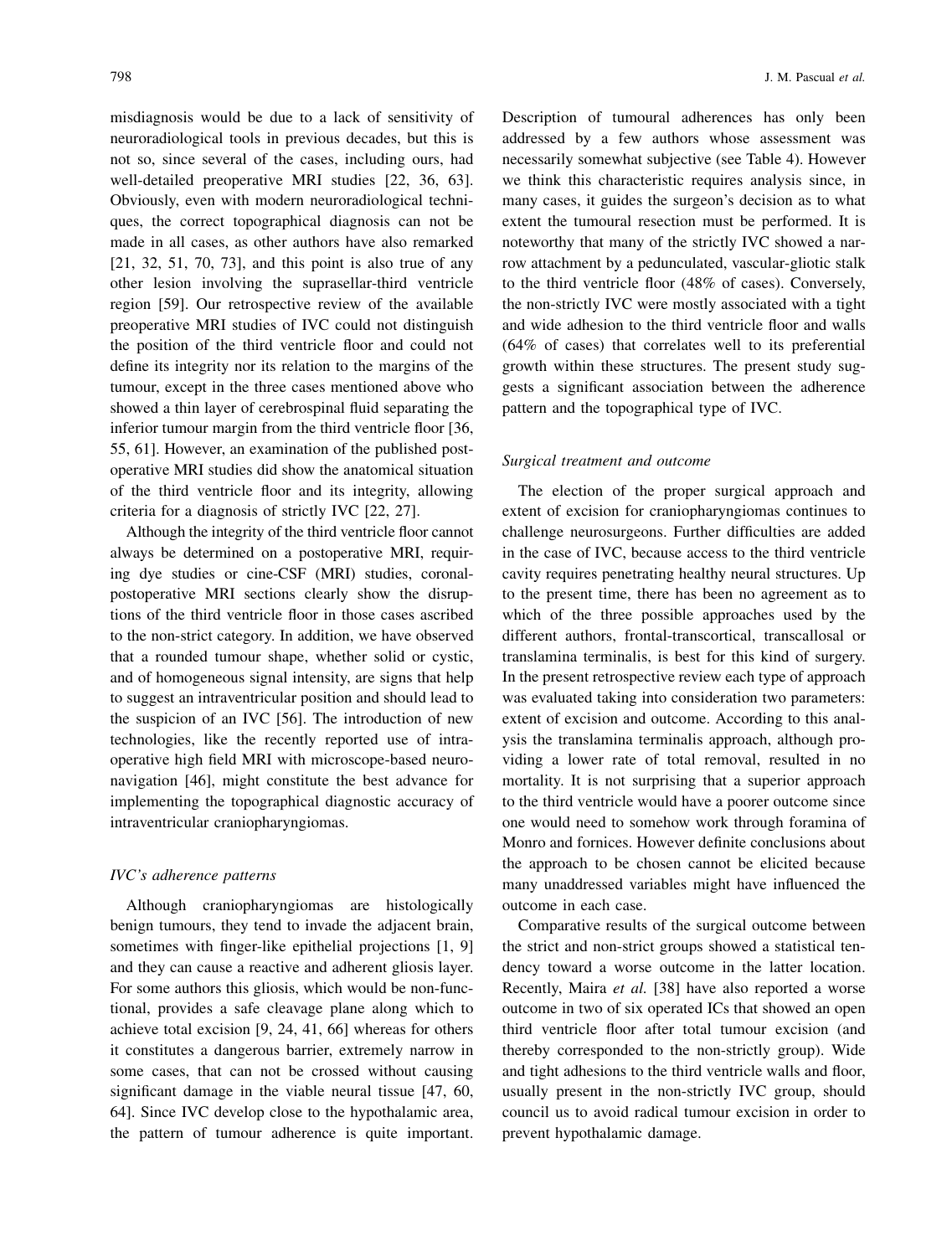## **Conclusions**

Intraventricular craniopharyngiomas (IVC) represent a specific topographical location that should be distinguished from suprasellar craniopharyngiomas which secondarily invade the third ventricular cavity. They are a rarity and two different categories of diagnostic certainty have been distinguished by a review of welldescribed single cases reported in the literature: strictly IVC, which grow exclusively in the third ventricle cavity above an intact third ventricle floor, and non-strictly IVC, in which expansion of the tumor has breached the floor of the third ventricle. At the present time and with the current neuroradiological tools, it is not possible to differentiate these two topographical types of tumours preoperatively in almost any case. However, some differences help differentiate one type from the other: preferentially adamantinomatous pattern, wider and tighter adhesions to the third ventricle margins and a worse surgical outcome in the non-strictly IVC group.

#### Acknowledgements

We would like to thank Mrs Carol Warren, native English speaker, for the language review of the manuscript, and Mr Javier Pérez for his assistance in the elaboration of figures and illustrations.

## References

- 1. Adamson TE, Wiestler OD, Kleihues P, Yasargil MG (1990) Correlation of clinical and pathological features in surgically treated craniopharyngiomas. J Neurosurg 73: 12–17
- 2. Apuzzo MLJ, Zee CS, Breeze RE (1987) Anterior and mid-third ventricular lesions: surgical overview. In: Apuzzo MLJ (ed) Surgery of the third ventricle. Williams & Wilkins, Baltimore, pp 495–542
- 3. Armitage P, Berry G (1994) Statistical methods in medical research. Blackwell Scientific Publishers, Oxford
- 4. Asari S, Sakurai M, Suzuki K, Hamasaki M, Sadamoto K (1980) Craniopharyngioma in the third ventricle. Neurol Med Chir (Tokyo) 20: 1039–1047
- 5. Baudrillard JC, Rousseaux P, Scherpereel B, Lerais JM, Toubas O, Auquier F (1985) Craniopharyngiomes à développement intraventriculaire. A propos de deux observations. Aspect tomodensitométrique. J Radiol 66: 39-44
- 6. Behari S, Banerji D, Mishra A, Sharma S, Sharma S, Chhabra DK, Jain VK (2003) Intrinsic third ventricular craniopharyngiomas: report on six cases and review of the literature. Surg Neurol 60: 245–253
- 7. Bollati A, Giunta F, Lenzi A, Marini G (1974) Third ventricle intrinsic craniopharyngioma. Case report. J Neurosurg Sci 18: 216–219
- 8. Bose B, Huang P, Myers D, Osterholm J (1985) Intrinsic third ventricular craniopharyngioma: two case reports with review of the literature. Del Med J 57: 384–389
- 9. Bruce DA, Schut L, Rorke LB (1981) Craniopharyngiomas in a capsule? In: Epstein F, Hoffman HJ, Raimondi AS (eds) Concepts of pediatric neurosurgery. Karger, Basel, pp 29–35
- 10. Burger PC, Sheithauer BW (1994) Craniopharyngiomas. In: Rosae J (ed) Tumors of the central nervous system. Armed Forces Institute of Pathology (AFIP), Washington DC, pp 349–354
- 11. Carmel PW (1985) Tumors of the third ventricle. Acta Neurochir (Wien) 75: 136–146
- 12. Carmel PW (1996) Brain tumors of disordered embryogenesis. In: Youmans JR (ed) Neurological surgery  $4<sup>th</sup>$  ed, vol 4. WB Saunders, Philadelphia, pp 2761–2781
- 13. Cashion EL, Young JM (1962) Craniopharyngioma in the third ventricle. J Tenn Med Ass 55: 156–160
- 14. Cashion EL, Young JM (1971) Intraventricular craniopharyngioma: report of two cases. J Neurosurg 34: 84–87
- 15. Chin HW (1983) Adult intraventricular craniopharyngioma. Strahlentherapie 159: 214–216
- 16. Choux M, Lena G, Genitori L (1991) Le craniopharyngiome de l'enfant. Neurochirurgie 37 [Suppl] 1: 59–64
- 17. Crotty TB, Scheithauer BW, Young WF, Davis DH, Shaw EG, Miller GM, Burger PC (1995) Papillary craniopharyngioma: a clinicopathological study of 48 cases. J Neurosurg 83: 206–214
- 18. Davies MJ, King TT, Metcalfe KA, Monson JP (1997) Intraventricular craniopharyngioma: a long-term follow-up of six cases. Br J Neurosurg 11: 533–541
- 19. Dobos EI, Freed CG, Ashe SMP (1953) An intrinsic tumor of the third ventricle. J Neuropath Exp Neurol 12: 232–243
- 20. Fahlbusch R, Honegger J, Paulus W, Huk W, Buchfelder M (1999) Surgical treatment of craniopharyngiomas: experience with 168 patients. J Neurosurg 90: 237–250
- 21. Ferrara M, Bizzozero L, D'angelo V, Corona C, Fiumara E (1989) Intraventricular craniopharyngioma: clinical and surgical considerations. J Neurosurg Sci 33: 161–164
- 22. Fukushima T, Hirakawa K, Kimura M, Tomonaga M (1990) Intraventricular craniopharyngioma: its characteristics in magnetic resonance imaging and successful total removal. Surg Neurol 33: 22–27
- 23. Goldstein SJ, Wilson DD, Young AB, Guidry GJ (1983) Craniopharyngioma intrinsic to the third ventricle. Surg Neurol 20: 249–253
- 24. Hoffman HJ, De Silva M, Humphreys RP, Drake JM, Smith ML, Blaser SI (1992) Agressive surgical management of craniopharyngiomas in children. J Neurosurg 76: 47–52
- 25. Ignelzi RJ, Squire LR (1976) Recovery from anterograde and retrograde amnesia after percutaneous drainage of a cystic craniopharyngioma. J Neurol Neurosurg Psychiatry 39: 1231–1235
- 26. Ikezaki K, Fujii K, Kishikawa T (1990) Magnetic resonance imaging of an intraventricular craniopharyngioma. Neuroradiol 32: 247–249
- 27. Iwasaki K, Kondo A, Takahashi JB, Yamanobe K (1992) Intraventricular craniopharyngioma: report of two cases and review of the literature. Surg Neurol 38: 294–301
- 28. Jancer RC, Burger PC, Giangaspero F, Paulus W (2000) Craniopharyngioma. In: Kleihues P et al (eds) Pathology and genetics of tumours of the nervous system. International Agency for Research on Cancer (IACR) press, Lyon, pp 244–246
- 29. King TT (1979) Removal of intraventricular craniopharyngiomas through the lamina terminalis. Acta Neurochir (Wien) 45: 277–286
- 30. Klein HJ, Rath SA (1989) Removal of tumors in the third ventricle using the lamina terminalis approach. Three cases of isolated growth of craniopharyngiomas in the third ventricle. Childs Nerv Syst 5: 144–147
- 31. Konovalov AN, Gorelyshev SK (1992) Surgical treatment of anterior third ventricle tumours. Acta Neurochir (Wien) 118: 33–39
- 32. Konovalov AN (1993) Craniopharyngioma: complications and their avoidance. In: Apuzzo MLJ (ed) Brain surgery: complications avoidance and management. Churchill Livingstone, New York, pp 362–368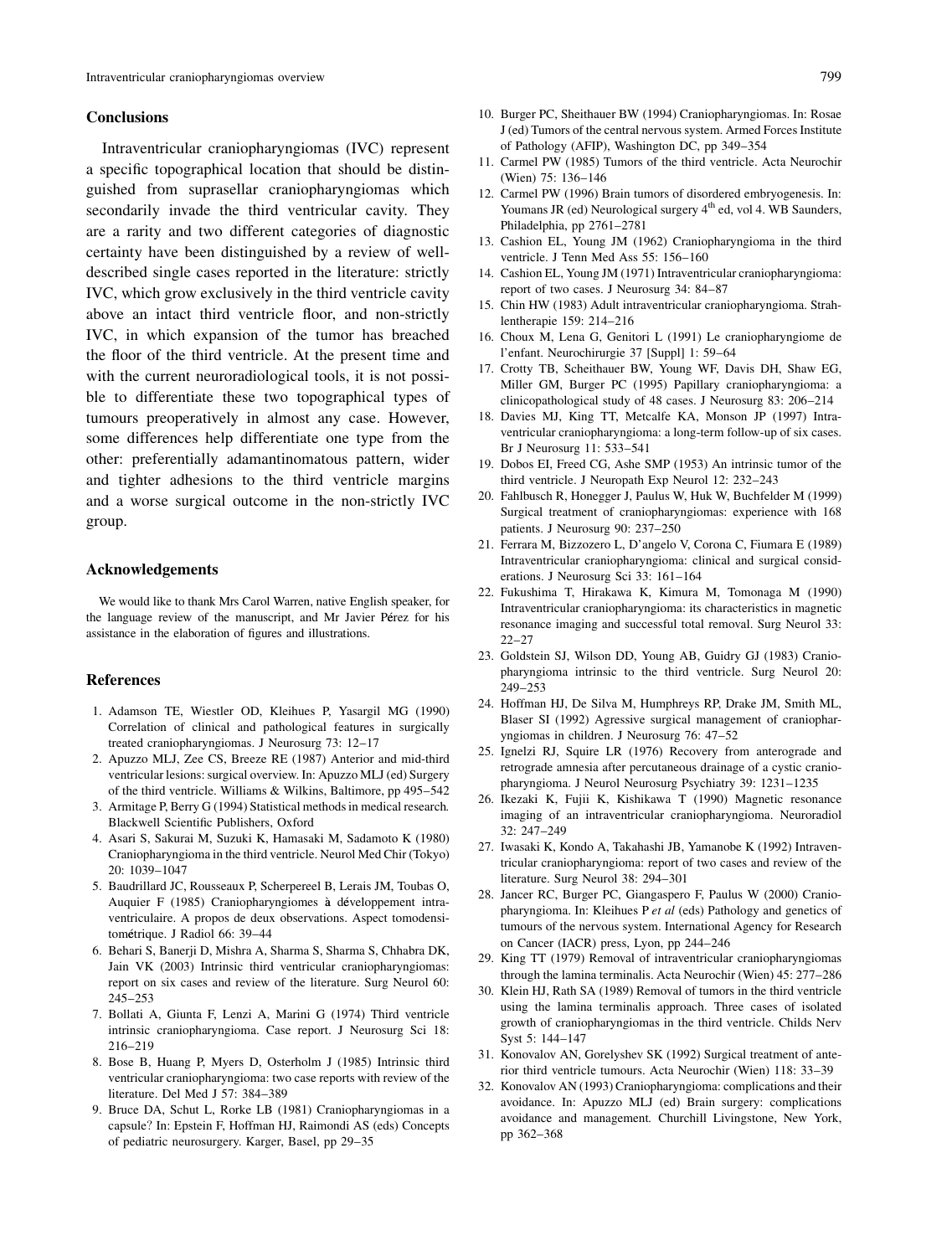- 33. Kubota T, Fujii H, Ikeda K, Ito H, Yamamoto S, Nakanishi Y (1980) A case of intraventricular craniopharyngioma with subarachnoid hemorrhage. No Shinkei Geka 8: 495–501
- 34. Kunishio K, Yamamoto Y, Sunami N, Asari S, Akagi T, Ohtsuki Y (1987) Craniopharyngioma in the third ventricle: necropsy findings and histogenesis. J Neurol Neurosurg Psychiatr 50: 1053-1056
- 35. Lanzieri CF, Sacher M, Som PM (1985) CT changes in the septum pellucidum associated with intraventricular craniopharyngiomas. J Comput Assist Tomogr 9: 507–510
- 36. Lejeune JP, Le Gars D, Haddad E (2000) Tumeurs du troisième ventricule: analyse d'une série de 262 cas. Neurochirurgie 46: 211–238
- 37. Linden CN, Martínez CR, Gonzalvo AA, Cahill DW (1989) Intrinsic third ventricle craniopharyngioma: CT and MRI findings. J Comput Assist Tomogr 13: 362–368
- 38. Long DM, Chou SN (1973) Transcallosal removal of craniopharyngiomas within the third ventricle. J Neurosurg 39: 563–567
- 39. Maira G, Anile C, Rossi GF, Colosimo D (1995) Surgical treatment of craniopharyngiomas: an evaluation of the transsphenoidal and pterional approaches. Neurosurgery 36: 715–724
- 40. Maira G, Anile C, Colosimo C, Cabezas D (2000) Craniopharyngiomas of the third ventricle: trans-lamina terminalis approach. Neurosurgery 47: 857–865
- 41. Matson DD, Crigler JF (1969) Management of craniopharyngioma in childhood. J Neurosurg 30: 377–390
- 42. Matthews FD (1983) Intraventricular craniopharyngioma. AJNR 4: 984–985
- 43. Migliore A, Calzolari F, Marzola A, Ghadirpour R, Migliore MM (1992) Intrinsic III ventricle craniopharyngioma. Childs Nerv Syst 8: 56–58
- 44. Mori K, Handa T, Murata T, Ishikawa M, Takeuchi J, Osaka K (1980) Craniopharyngiomas with unusual topography and associated with vascular pathology. Acta Neurochir (Wien) 53: 53–68
- 45. Namba S, Tsuboi M (1977) Craniopharyngioma in the third ventricle. No To Shinkei 29: 865–869
- 46. Nimsky C, Ganslandt O, von Keller B, Fahlbusch R (2003) Preliminary experience in glioma surgery with intraoperative high-field MRI. Acta Neurochir (Wien) [Suppl] 88: 21–29
- 47. Northfield DWC (1973) The Surgery of the central nervous system. Blackwell Scientific Publications, London, pp 280–330
- 48. Papo I, Scarpelli M, Caruselli G (1980) Intrinsic third ventricle craniopharyngiomas with normal pressure hydrocephalus. Neurochirurgia (Stuttg) 23: 80–88
- 49. Pecker J, Ferrand B, Javalet A (1966) Tumeurs du troisième ventricule. Neurochirurgie 12: 7–136
- 50. Perneczky A (1999) Keyhole concept in neurosurgery with endoscope-assisted microsurgery and case studies. In: Perneczky A et al (eds) Thieme, Stuttgart New York
- 51. Raybaud C, Rabehanta P, Girard N (1991) Aspects radiologiques des craniopharyngiomas. Neurochirurgie 37 [Suppl] 1: 44–58
- 52. Rush JL, Kusske JA, De Feo DR, Pribram HW (1975) Intraventricular craniopharyngioma. Neurology 25: 1094–1096
- 53. Sacher M, Gottesman RI, Rothman AS, Rosenblum BR, Handler MS (1990) Magnetic resonance imaging and computed tomography of an intraventricular craniopharyngioma. Clinical Imaging 14: 116–119
- 54. Samii M, Tatagiba M (1995) Craniopharyngioma. In: Kaye AH, Laws ER Jr (eds) Brain tumors. An encyclopedic approach. Churchill Livingstone, New York
- 55. Sartor K (1992) MR imaging of the skull and brain. A correlative text-atlas. Springer Berlin Heidelberg New York Tokyo, pp 397–403
- 56. Sartoretti-Schefer S, Wichmann W, Aguzzi A, Valavanis A (1997) MR differentiation of adamantinous and squamous-papillary craniopharyngiomas. AJNR 18: 77–87
- 57. Schmidt B, Gherardi R, Poirier J, Caron JP (1984) Craniopharyngiome pédiculé du troisième ventricule. Rev Neurol 140: 281–283
- 58. Sharma RR, Davis CHG, Lynch PG (1994) Surg Neurol 42: 551–552 (Letter)
- 59. Shelton CH, Phillips CD, Laws ER, Larner JM (1999) Third ventricular lesion masquerading as suprasellar disease. Surg Neurol 51: 177–180
- 60. Shillito J (1980) Craniopharyngiomas: the subfrontal approach or none at all? Clin Neurosurg 27: 188–205
- 61. Sipos L, Vajda J (1997) Craniopharyngioma of the third ventricle. Acta Neurochir (Wien) 139: 92–93
- 62. Solé-Lenás J, Royo Salvador M, Llovet J, Sánchez-Larrea R, Rovira RR (1983) Craniopharyngioma of the third ventricle. Neurochirurgia (Stuttg) 26: 93–94
- 63. Steno J (1985) Microsurgical topography of craniopharyngiomas. Acta Neurochir (Wien) [Suppl] 35: 94–100
- 64. Suzuki J, Katakura R, Mori T (1984) Interhemispheric approach through the lamina terminalis to tumors of the anterior part of the third ventricle. Surg Neurol 22: 157–163
- 65. Suzuki J (1987) Bifrontal interhemispheric approach. In: Apuzzo MLJ (ed) Surgery of the third ventricle. Williams & Wilkins, Baltimore, pp 413–439
- 66. Sweet WH (1994) History of surgery for craniopharyngiomas. Pediatr Neurosurg 21 [Suppl] 1: 28–38
- 67. Tada M, Aida T, Koiwa M, Chono Y, Kashiwaba T, Abe H (1992) Papillary craniopharyngioma of the third ventricle. Case report. Neurol Med Chir (Tokyo) 32: 972–975
- 68. Urasaki E, Fukumura A, Ito Y, Itoyama Y, Yamada M, Ushio Y, Yokota A, Wada S (1988) Craniopharyngioma in the third ventricle. No Shinkei Geka 16: 1399–1404
- 69. Urbach H, Behrens E, von Deimling A, Reul J (1998) Solid craniopharyngioma within the third ventricle-differential diagnosis [in German]. Aktuelle Radiol 8: 95–97
- 70. Van Den Bergh R, Brucher JM (1970) L'abord transventriculaire dans les craniopharyngiomes du troisième ventricule. Aspects neurochirurgicaux et neuropathologiques. Neurochirurgie 16: 51–65
- 71. Van Effenterre R, Boch AL (1997) Crâniopharyngiomes de L'adulte et de L'enfant. d'une série chirurgicale de 106 cas consécutifs. Neurochirurgie 43: 187–211
- 72. Yasargil MG, Curcic M, Kis M, Seigenthaler CJ, Teddy PJ, Roth P (1990) Total removal of craniopharyngiomas. Approaches and long-term results in 144 patients. J Neurosurg 73: 3–11
- 73. Yasargil MG (1994) Microneurosurgery, vol IV-A: microneurosurgery of CNS tumors. Georg Thieme Verlag, Stutgart New York, pp 202–211
- 74. Yasargil MG (1996) Craniopharyngioma. In: Yasargil MG (ed) Microneurosurgery, vol IV-B: microneurosurgery of CNS tumors. Georg Thieme Verlag, Stutgart New York, pp 205–223

#### Comments

The authors have performed a literature review of intraventricular craniopharyngiomas and described a case of their own. The object of the review was to establish criteria to define the intraventricular location, and to investigate factors which influence the surgical outcome. They categorise the craniopharyngiomas into those tumours wholly within the third ventricle (strict) and those with secondary third ventricular involvement (non-strictly) based upon integrity of the third ventricular floor. They did note a trend towards specific pathology in relation to tumour location – the more superior the level of origin, the more frequent the squamous-papillary pattern, and more inferiorly located tumour were more frequently adamantinomatous.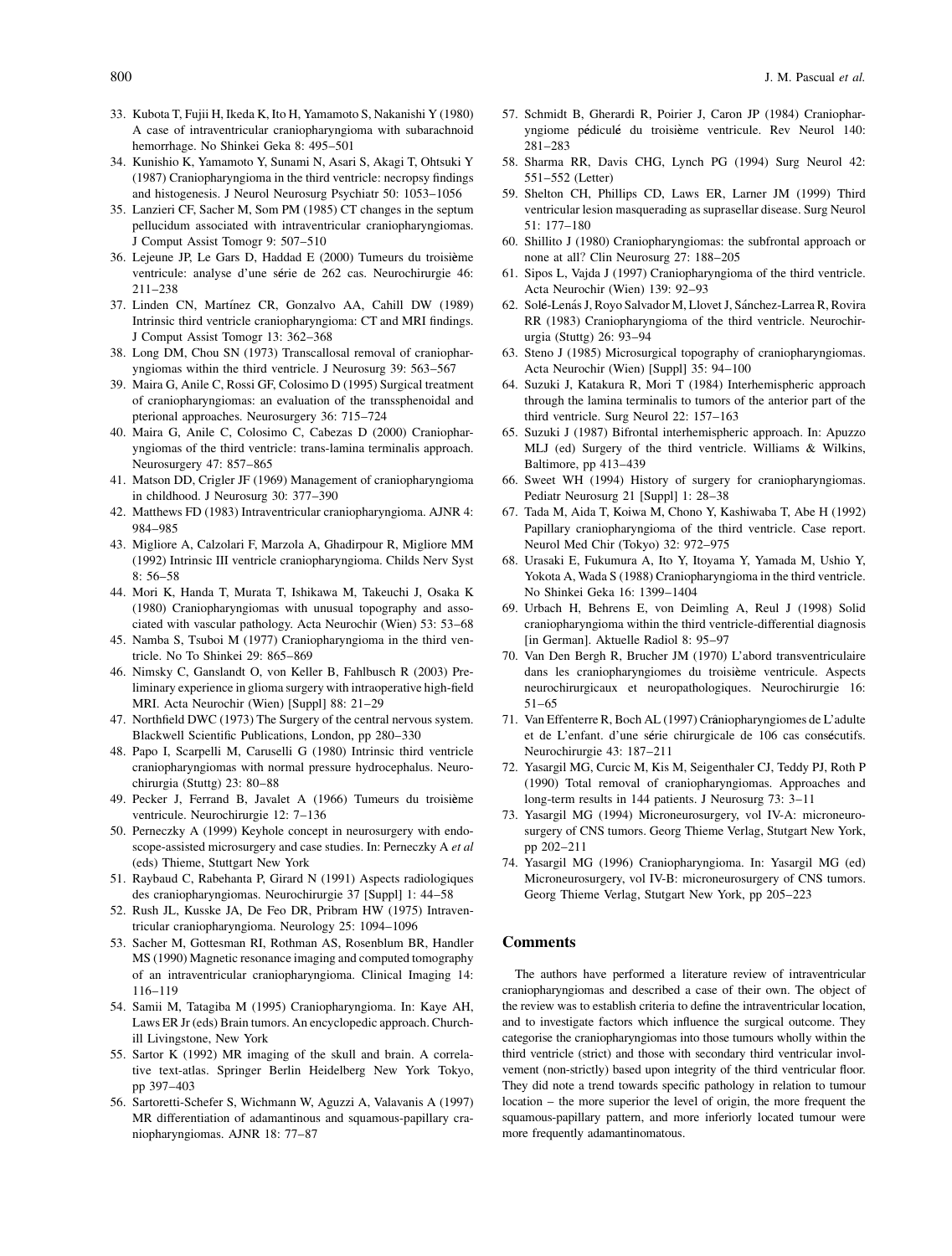The study suffers from the usual problems of a literature review, in that complete information, including surgical details and histology, are not available for all the cases. It is also difficult to define the exact location with respect to the third ventricle given that they have included cases spanning from the pre-CT era.

The authors have attempted a difficult task given the location of these lesions and the difficulty in defining them. The outcome data is less reliable given the wide variety of approaches used, and different surgical techniques spanning several decades. The pathological correlates with location are of interest.

#### William Couldwell Salt Lake City

Pascual et al. take the opportunity to offer an own observation in which they suppose a pure intraventricular craniopharyngioma to contribute with an extensive overview about the topographical classification and selection of surgical approaches. This paper arises again much more the question where the third ventricle can be located preoperatively as well as intraoperatively and where the bilateral hypothalamus is located – than the question if the tumor is located purely intraventricularly or not. This question is not easy to be answered since even in their own case Pascual et al. couldn't resect the supposed intraventricular tumor totally and the Figure 3 demonstrates tumor remnants in the anterior basal area of the third ventricle. When the lamina terminalis has been approached, this does not mean that the surgeon is directly in the third ventricle. The third ventricle is – even in the lamina terminalis approaches – displaced and can be visualised intraoperatively in the majority of cases not earlier than after total tumor removal.

In summary the question arises: Was the major part of the tumor (Fig. 1) really in the third ventricle and was the smaller remnant outside, below and lateral from it. From this point of view the complete literature especially from the time before the MRI-era has to be regarded very critically. In my own experience I didn't realize a pure intraventricular craniopharyngioma, all these larger tumors had extrinsic parts

 $2/3$  of the quoted modern literature with intraventricular participation had similar tumor growth. These are the more severe cases to be diagnosed before surgery respectively intraoperatively, because in case of total resection hypothalamic damages and high morbidity and mortality can occur. There have been repeated efforts in the literature for example by Yasargil, Samii and Steno to classify craniopharyngiomas in relation to the third ventricle, without real help during surgery. In the majority of the giant craniopharyngiomas cases the third ventricle is compressed and displaced in a way that it cannot be identified in the MRI. A new chance of intraoperative identification offers intraoperative MRI with low field [1] and meanwhile high field MRI.

#### Reference

1. Fahlbusch R, Ganslandt O, Buchfelder M, Schott W, Nimsky C (2001) Intraoperative magnetic resonance imaging during transsphenoidal surgery. J Neurosurg 85: 381–390

> R. Fahlbusch Erlangen, Germany

#### Authors' Reply

As initial comment I would like to remark my complete agreement with the doubts and criticisms raised by the reviewer about the weaknesses that any study of this type, based on the analysis of data gathered from anecdotal operated cases, does have. Although the results obtained by reviewing retrospectively case reports are very far from the offered by Class I evidence-based medicine studies, we believe that once the sum of

isolated well-described cases of any rare entity reaches a considerable figure, it's a useful exercise try to find out the characteristics shared by the different cases as well as their diffferences. Regarding intraventricular craniopharyngiomas, knowledge spans more than fifty years and, of course, dramatic neuroradiological and surgical advances have improved the outcome of these lesions. The definition of a pure intraventricular location was established initially on the basis of necropsy findings. Since then, this topography has been presumed more than demonstrated, because of the limitations in resolution of the neuroradio-

logical tools available before the introduction of high field MRI. Even today, using this methodology most of the cases cannot be diagnosed

preoperatively with enough certainty. Regarding the first question raised by the reviewer, we share his critical opinion about the reliability of the diagnosis of many of the intraventricular craniopharyngiomas reported in the literature, and our manuscript has been an attempt to introduce a methodology for critically analyzes the topographical diagnosis of this kind of craniopharyngiomas. Like the reviewer, we thought that many of the cases taken as truly intraventricular did not prove this location preoperatively, even with the use of MRI. With the analysis offered by our study, we just try to define more accurately the concept of a pure intraventricular location for a craniopharyngioma. We share the opinion of the reviewer that this concept has been employed too much superficially along the history, mainly due to the low sensibility of the available neuroradiological tools before the introduction of high field MRI. In this sense many of the craniopharyngiomas considered truly intraventricular were in fact suprasellar cases that had occupy secondarily the third ventricle area, either after invading the third ventricle cavity or just by pushing and elevating progressively the third ventricle floor. However the real existence of pure third ventricle craniopharyngiomas cannot be denied, so this rare topographical location has been demonstrated undoubtedly by many necropsy brain samples. We agree with the reviewer that our case cannot be considered as purely intraventricular, neither by the preoperative MRI scans nor by their postoperative counterparts on which small, hyperintense tumour remnants can be observed at the infundibular-tuberal area. That's the reason why this case was categorized as a non-strict intraventricular craniopharyngioma, like 66% of the previously reported cases that could not provide reliable proofs of an exclusive tumour location in the third ventricle.

The strong point to be emphasized from our study is to make the difference between those intraventricular craniopharyngiomas that can be delimited from the third ventricle floor and walls (strict cases) and those that are imbedded in the floor and/or walls of the third ventricle (non-strict cases). The last group usually shows tight adhesions to neural tissue and, as a consequence, it associates a higher risk in case of a total tumour removal is attempted, a fact that may be related to the adjacent position of hypothalamic neclei to the tumoural capsule. The preferential adamantinomatous histological pattern showed by non-strict intraventricular craniopharyngiomas compared to the much more frequent squamous-papillary pattern observed among strictly located third ventricle cases suggests that the initial level of tumoural growth might influence the future histological development. In this sense, the observation registered by Russel and Rubinstein of two rare intra- and suprasellar dumbbell shaped craniopharyngiomas characterized by an abrupt histological transition at the level of the diaphragma sellae, supports this finding [1]. In these cases, the intrasellar tumoural portion showed a single lined cuboidal/ciliated epithelium while the suprasellar one, displayed the usual squamous pattern. We think that the different initial position of the tumour cells that will originate an intraventricular craniopharyngioma might determine the histological development of these lesions.

Regarding the question about the anatomical position reached by the surgeon after the opening of the lamina terminalis, we agree with the reviewer that this approach does not imply a direct access to the third ventricle in all cases. In the case of a suprasellar tumour which has pushed the third ventricle floor during its growth, the floor may become